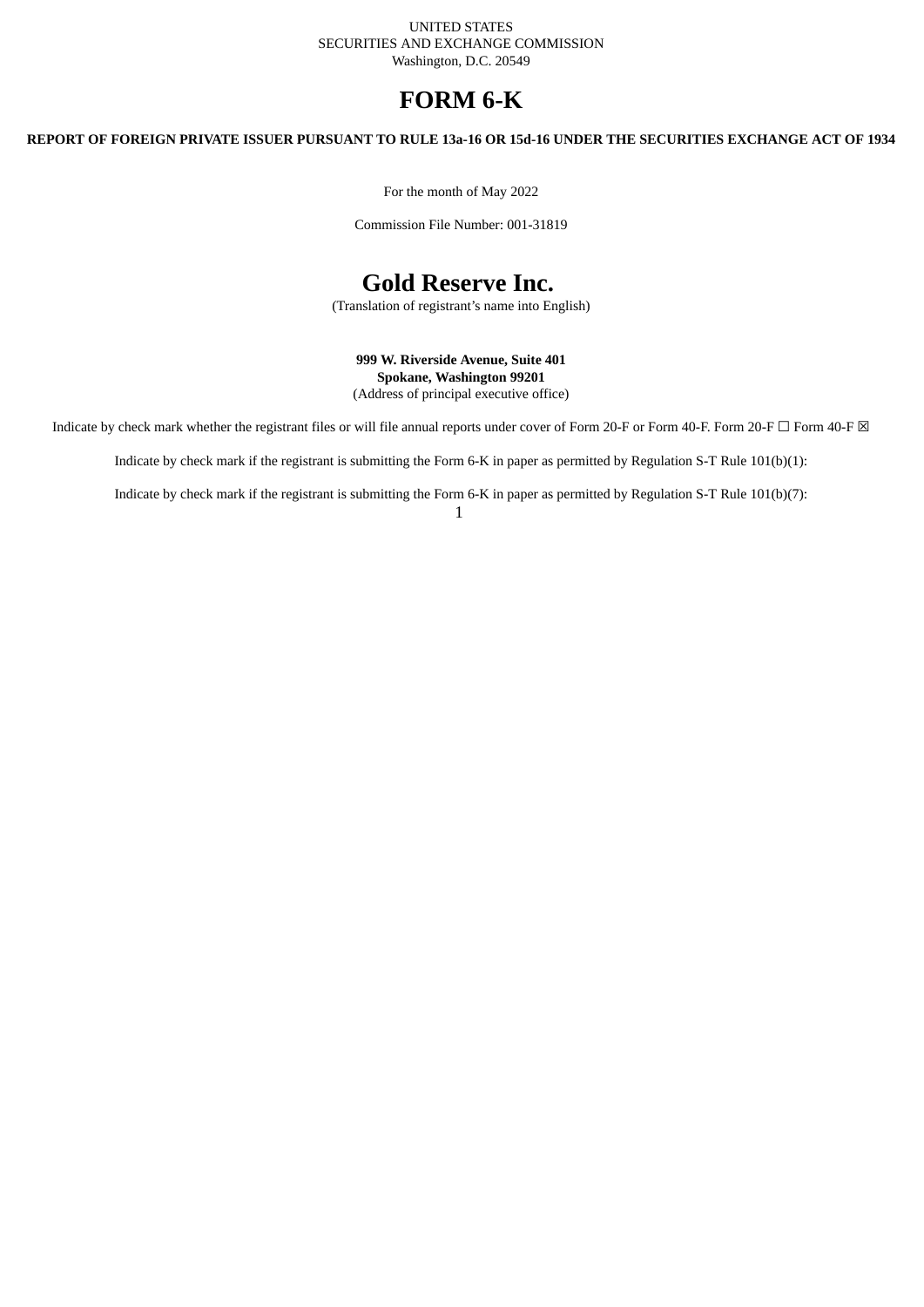### **INFORMATION CONTAINED IN THIS FORM 6-K REPORT**

On May 19, 2022, Gold Reserve Inc. (the "Company") filed its Interim Consolidated Financial Statements, Management's Discussion and Analysis and related management certifications with Canadian securities regulatory authorities. Copies of these documents are furnished as Exhibits to this Report on Form 6-K.

This Report on Form 6-K and the exhibits attached hereto are hereby incorporated by reference into the Company's effective registration statements (including any prospectuses forming a part of such registration statements) on file with the U.S. Securities and Exchange Commission (the "SEC") and are to be a part thereof from the date on which this report is filed, to the extent not superseded by documents or reports subsequently filed or furnished.

#### **Cautionary Note Regarding Forward-Looking Statements**

The information presented or incorporated by reference in this report, other than statements of historical fact, are, or could be, "forward-looking statements" (within the meaning of Section 27A of the Securities Act of 1933, as amended, and Section 21E of the Securities Exchange Act of 1934, as amended) or "forward-looking information" (within the meaning of applicable Canadian securities laws) (collectively referred to herein as "forwardlooking statements") that may state our intentions, hopes, beliefs, expectations or predictions for the future.

Forward-looking statements are necessarily based upon a number of estimates, expectations, and assumptions that, while considered reasonable by us at this time, are inherently subject to significant business, economic and competitive uncertainties and contingencies that may cause our actual financial results, performance or achievements to be materially different from those expressed or implied herein, many of which are outside our control. Forwardlooking statements speak only as of the date made, and any such forward-looking statements are not intended to provide any assurances as to future results. The Company believes its estimates, expectations and assumptions are reasonable, but there can be no assurance those reflected herein will be achieved. Accordingly, readers are cautioned not to place undue reliance on forward-looking statements.

Forward-looking statements involve risks and uncertainties, as well as assumptions, including those set out herein, that may never materialize, prove incorrect or materialize other than as currently contemplated which could cause our results to differ materially from those expressed or implied by such forward-looking statements. The words "believe," "anticipate," "expect," "intend," "estimate," "plan," "may," "could" and other similar expressions that are predictions of or indicate future events and future trends, which do not relate to historical matters, identify forward-looking statements, although not all forward-looking statements contain these words.

Numerous factors could cause actual results to differ materially from those described in the forward-looking statements, any of which could adversely affect the Company, including, without limitation: (i) risks associated with the timing and ability to appeal or contest the resolution of the Bolivarian Republic of Venezuela ("Venezuela") Ministry of Mines to revoke the mining rights held by our joint venture entity Empresa Mixta Ecosocialista Siembra Minera, S.A. ("Siembra Minera") for alleged non-compliance with certain Venezuelan mining regulations (the "Resolution"), including whether the government of Venezuela responds to or recognizes or acknowledges such appeals by us (such actions by us, "Appeals"); (ii) Venezuela's failure to honor its commitments under our settlement agreement with them, with respect to their obligations to us in connection with Siembra Minera and/or the inability of the Company and Venezuela to overcome certain obstacles associated with the Siembra Minera project; (iii) risks associated with Venezuela's ongoing failure to honor its commitments associated with the formation, financing and operation of Siembra Minera; (iv) the breach of one or more of the terms of the underlying agreements governing the formation of Siembra Minera and the future development of the Siembra Minera project by Venezuela; (v) risks associated with exploration, delineation of sufficient reserves, regulatory and permitting obstacles and other risks associated with the development of the Siembra Minera project; (vi) risks associated with sanctions imposed by the U.S. and Canadian governments, including without limitation those targeting Venezuela and (vii) risks associated with recovering funds under our settlement arrangements with the government of Venezuela, including our ability to repatriate any such funds. This list is not exhaustive of the factors that may affect any of our forward-looking statements.

Investors are cautioned not to put undue reliance on forward-looking statements, and investors should not infer that there has been no change in our affairs since the date of this report that would warrant any modification of any forward-looking statement made in this document, other documents periodically filed with the SEC, the Ontario Securities Commission or other securities regulators or presented on the Company's website. Forward-looking statements speak only as of the date made. Investors are urged to read the Company's filings with U.S. and Canadian securities regulatory agencies, which can be viewed online at *www.sec.gov* and *www.sedar.com*, respectively.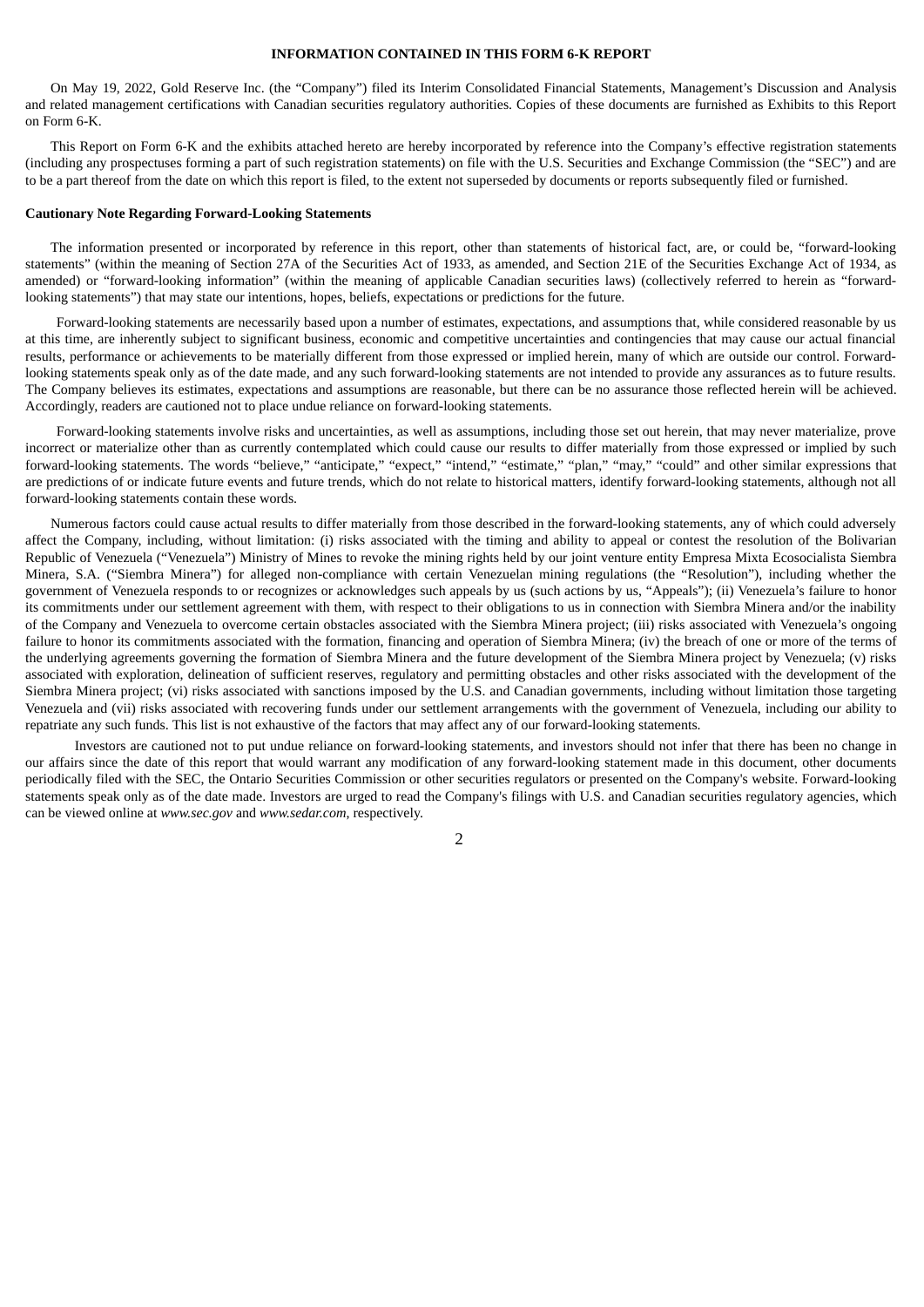These risks and uncertainties, and additional risk factors that could cause results to differ materially from forward-looking statements, are more fully described in the Company's latest Annual Information Form and Annual Report on Form 40-F, including, but limited to, the section entitled "Risk Factors" in Management's Discussion and Analysis therein, and in the Company's other filings with the SEC and Canadian securities regulatory agencies, which can be viewed online at *www.sec.gov* and *www.sedar.com*, respectively. Consider these factors carefully in evaluating the forward-looking statements. All subsequent written and oral forward-looking statements attributable to us or persons acting on our behalf are expressly qualified in their entirety by this notice. We disclaim any intent or obligation to update publicly or otherwise revise any forward-looking statements or the foregoing list of assumptions or factors, whether, as a result of new information, future events or otherwise, subject to our disclosure obligations under applicable U.S. and Canadian securities regulations. Any forward-looking information contained herein is presented for the purpose of assisting investors in understanding the Company's expected financial and operational performance and results as at and for the periods ended on the dates presented in the Company's plans and objectives and may not be appropriate for other purposes.

### **EXHIBIT INDEX**

| <b>Exhibit No.</b> | <b>Description</b>                                          |
|--------------------|-------------------------------------------------------------|
| 99.1               | March 31, 2022 Interim Consolidated Financial Statements*   |
| 99.2               | March 31, 2022 Management's Discussion and Analysis*        |
| 99.3               | Chief Executive Officer's Certification of Interim Filings* |
| 99.4               | Chief Financial Officer's Certification of Interim Filings* |

\* Furnished herewith

#### **SIGNATURES**

Pursuant to the requirements of the Securities Exchange Act of 1934, the registrant has duly caused this report to be signed on its behalf by the undersigned, thereunto duly authorized.

Date: May 19, 2022

#### **GOLD RESERVE INC.** (Registrant)

By: /s/ David P. Onzay

David P. Onzay, its Chief Financial Officer and its Principal Financial and Accounting Officer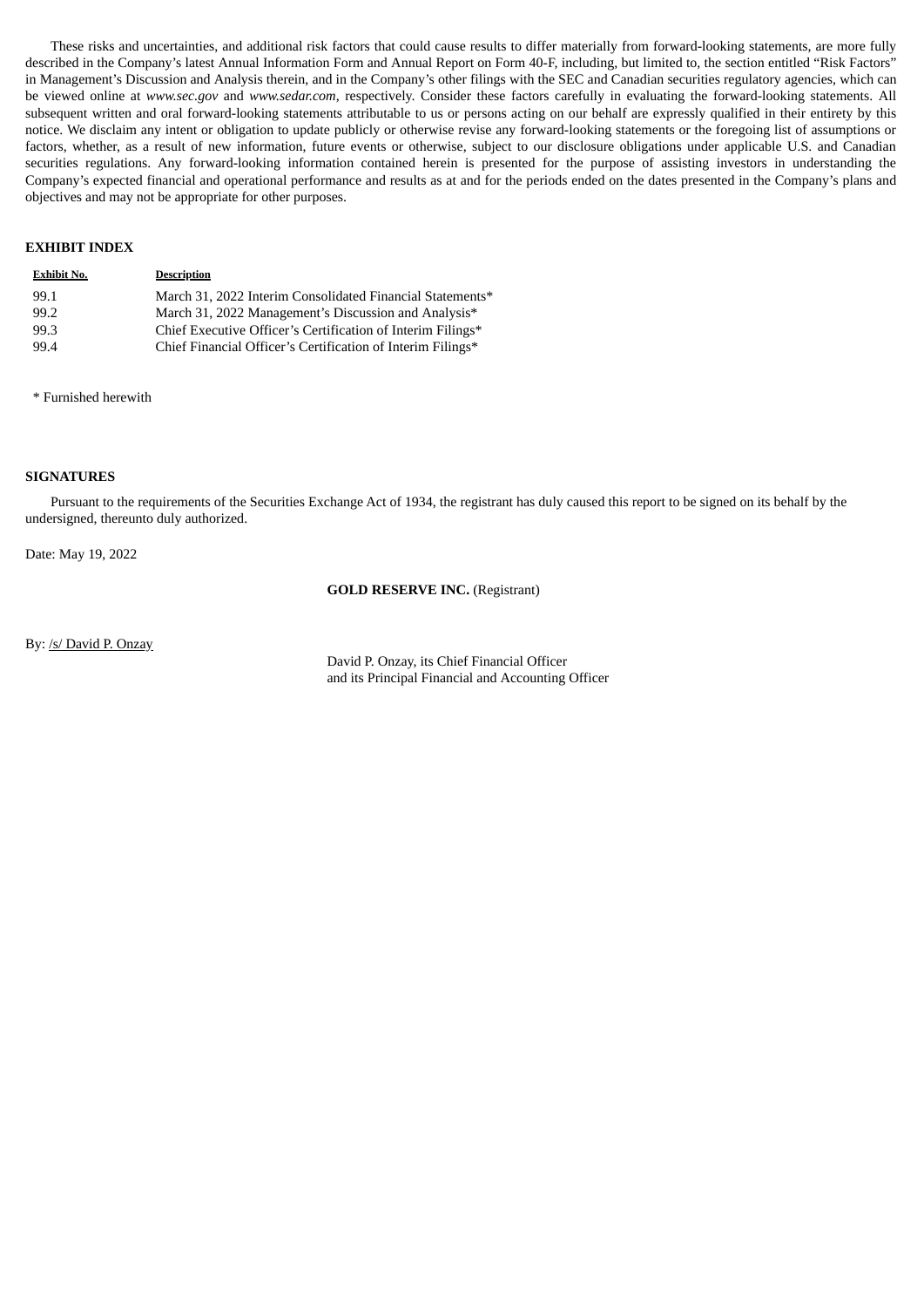**Exhibit 99.1**

GOLD RESERVE INC. **March 31, 2022 Interim Consolidated Financial Statements** U.S. Dollars (unaudited)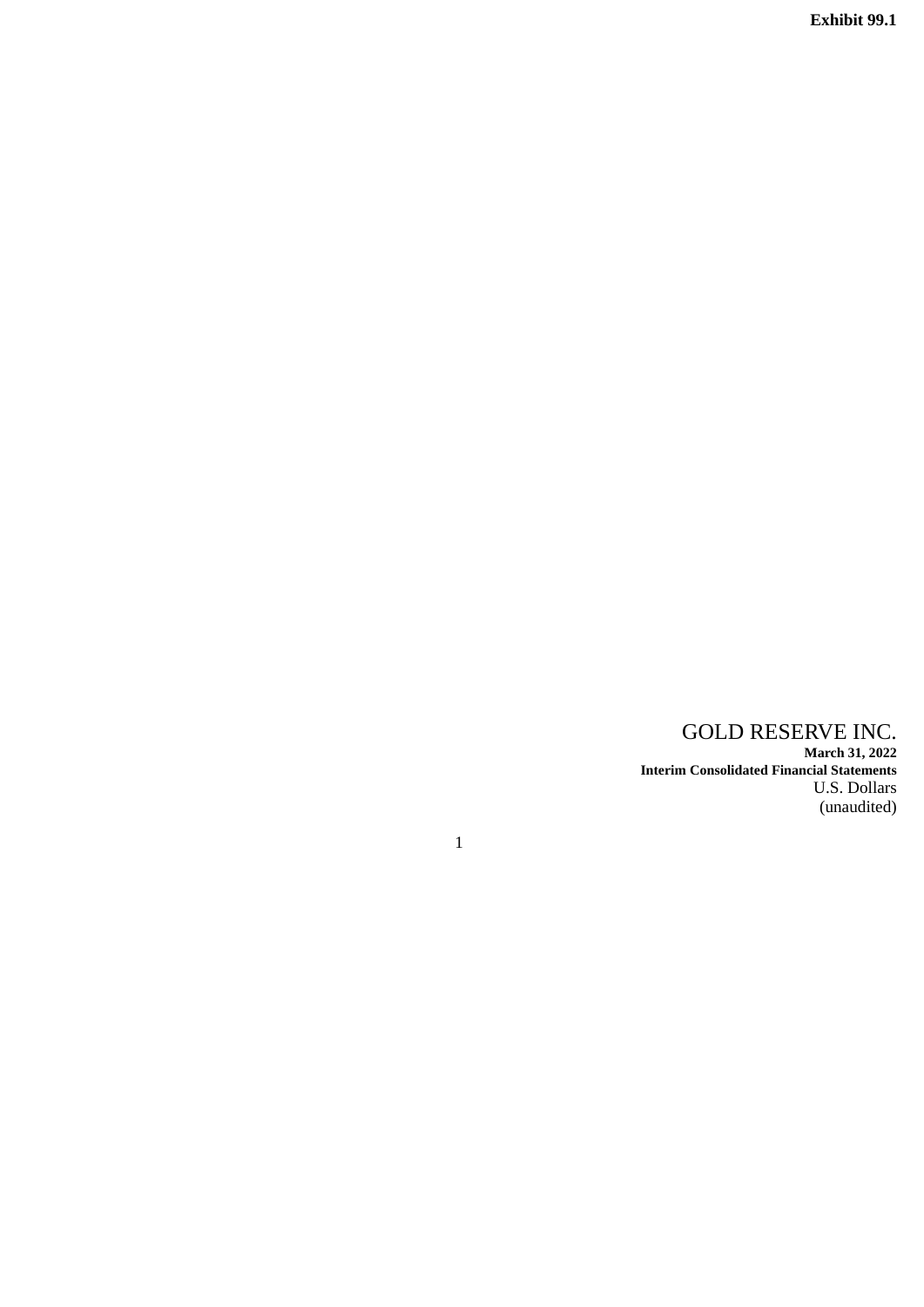## GOLD RESERVE INC. CONSOLIDATED BALANCE SHEETS (Unaudited - Expressed in U.S. dollars)

|                                                | March 31,<br>2022 |    |            |
|------------------------------------------------|-------------------|----|------------|
| <b>ASSETS</b>                                  |                   |    |            |
| <b>Current Assets:</b>                         |                   |    |            |
| Cash and cash equivalents (Note 3)             | \$<br>48,022,483  | \$ | 49,117,630 |
| Marketable securities (Note 4)                 | 126,017           |    | 105,218    |
| Income tax receivable (Note 9)                 | 8,682,839         |    | 8,682,839  |
| Prepaid expense and other                      | 214,674           |    | 506,663    |
| Total current assets                           | 57,046,013        |    | 58,412,350 |
| Property, plant and equipment, net (Note 5)    | 2,126,962         |    | 2,153,678  |
| Right of use asset                             | 50,835            |    | 74,415     |
| Total assets                                   | \$<br>59,223,810  | \$ | 60,640,443 |
| <b>LIABILITIES</b>                             |                   |    |            |
| <b>Current Liabilities:</b>                    |                   |    |            |
| Accounts payable and accrued expenses (Note 2) | \$<br>622,523     | \$ | 473,226    |
| Lease liability                                | 52,620            |    | 77,093     |
| Contingent value rights (Note 2)               | 60,242            |    | 60,242     |
| Total current liabilities                      | 735,385           |    | 610,561    |
| <b>Total liabilities</b>                       | 735,385           |    | 610,561    |
|                                                |                   |    |            |

## **SHAREHOLDERS' EQUITY**

| Serial preferred stock, without par value  |                |                |    |                 |                  |
|--------------------------------------------|----------------|----------------|----|-----------------|------------------|
| Authorized:                                | Unlimited      |                |    |                 |                  |
| Issued:                                    | None           |                |    |                 |                  |
| Common shares                              |                |                |    | 302,679,682     | 302,679,682      |
| Class A common shares, without par value   |                |                |    |                 |                  |
| Authorized:                                | Unlimited      |                |    |                 |                  |
| Issued and outstanding:                    | 202299,547,710 | 202199,547,710 |    |                 |                  |
| Contributed surplus                        |                |                |    | 20,625,372      | 20,625,372       |
| Stock options (Note 8)                     |                |                |    | 23,406,013      | 23,402,083       |
| Accumulated deficit                        |                |                |    | (288, 222, 642) | (286, 677, 255)  |
| Total shareholders' equity                 |                |                |    | 58,488,425      | 60,029,882       |
| Total liabilities and shareholders' equity |                |                | J. | 59,223,810      | \$<br>60,640,443 |

Contingencies (Note 2)

The accompanying notes are an integral part of the interim consolidated financial statements.

Approved by the Board of Directors:

/s/ James Michael Johnston /s/ James P. Geyer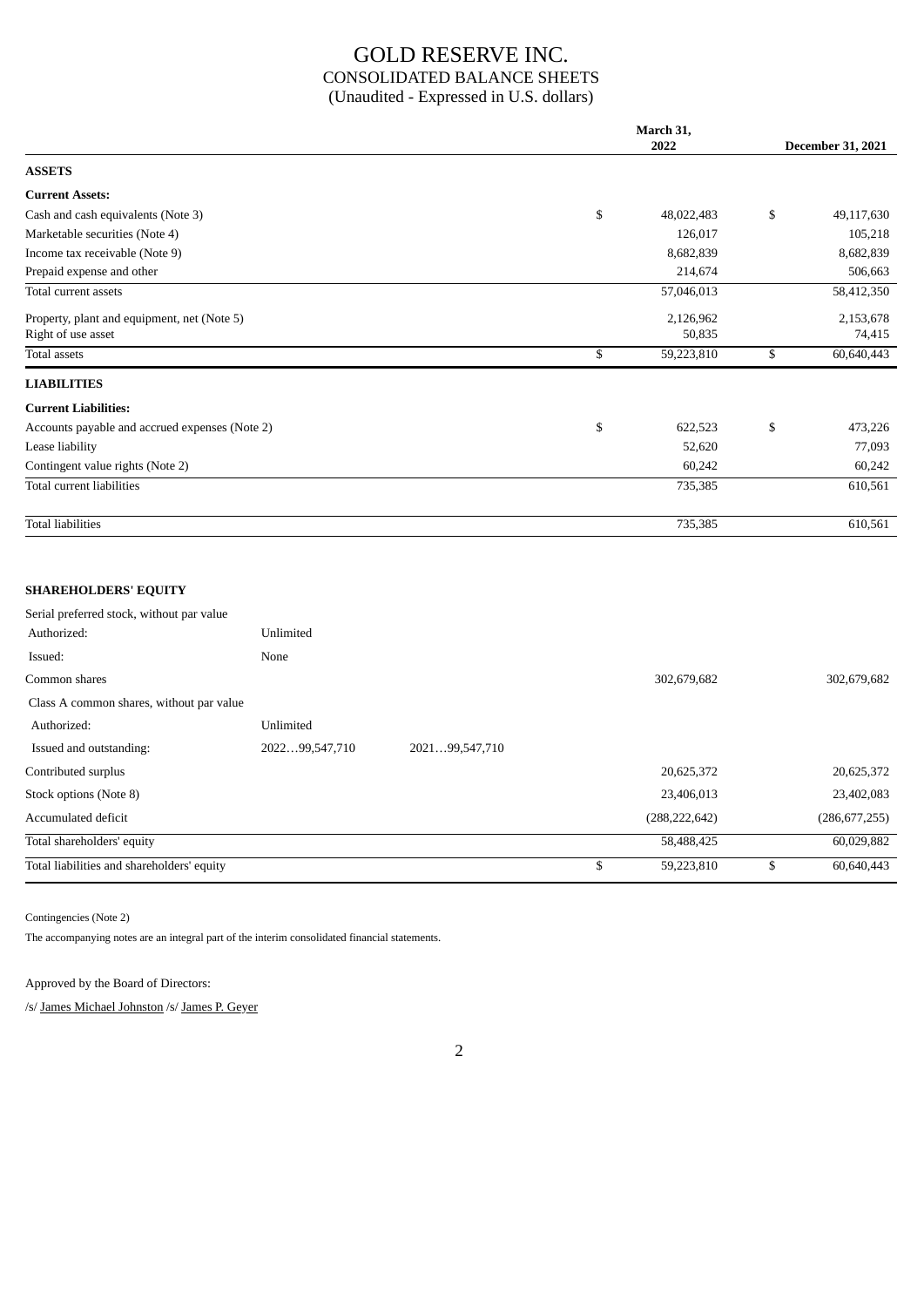## GOLD RESERVE INC. CONSOLIDATED STATEMENTS OF OPERATIONS AND COMPREHENSIVE LOSS (Unaudited - Expressed in U.S. dollars)

|                                                                                               |    | <b>Three Months Ended</b><br>March 31, |  |             |  |
|-----------------------------------------------------------------------------------------------|----|----------------------------------------|--|-------------|--|
|                                                                                               |    |                                        |  |             |  |
|                                                                                               |    | 2022                                   |  | 2021        |  |
| <b>INCOME</b>                                                                                 |    |                                        |  |             |  |
| Interest income                                                                               | \$ | 12,098 \$                              |  | 10,104      |  |
| Gain on marketable equity securities                                                          |    | 20,799                                 |  | 41,003      |  |
| Foreign currency gain                                                                         |    | 10,479                                 |  | 8,301       |  |
|                                                                                               |    | 43,376                                 |  | 59,408      |  |
| <b>EXPENSES</b>                                                                               |    |                                        |  |             |  |
| Corporate general and administrative (Note 2)                                                 |    | 902,058                                |  | 1,115,799   |  |
| Siembra Minera Project and related costs (Note 6)                                             |    | 223,237                                |  | 278,467     |  |
| <b>Exploration costs</b>                                                                      |    | 8,189                                  |  | 23,519      |  |
| Legal and accounting                                                                          |    | 398,606                                |  | 321,453     |  |
| Arbitration and settlement (Note 2)                                                           |    | 18,177                                 |  | 80,304      |  |
| Equipment holding costs                                                                       |    | 38,496                                 |  | 114,143     |  |
|                                                                                               |    | 1,588,763                              |  | 1,933,685   |  |
| Net loss and comprehensive loss for the period                                                | \$ | $(1,545,387)$ \$                       |  | (1,874,277) |  |
| Net loss per share, basic and diluted                                                         | \$ | $(0.02)$ \$                            |  | (0.02)      |  |
| Weighted average common shares outstanding,<br>basic and diluted                              |    | 99,547,710                             |  | 99,395,048  |  |
| The accompanying notes are an integral part of the interim consolidated financial statements. |    |                                        |  |             |  |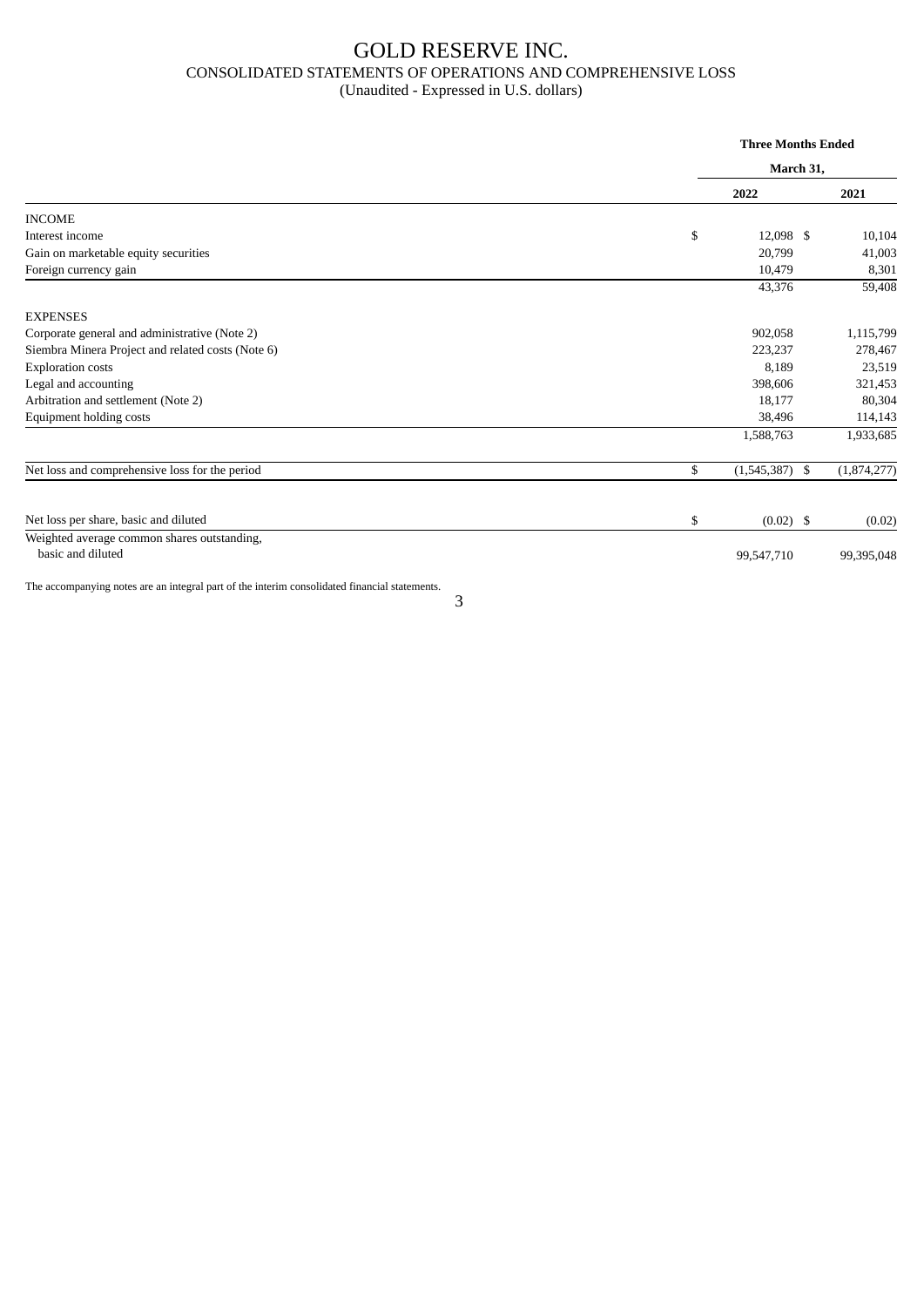## GOLD RESERVE INC. CONSOLIDATED STATEMENTS OF CHANGES IN SHAREHOLDERS' EQUITY

## (Unaudited - Expressed in U.S. dollars)

## For the Three Months Ended March 31, 2022 and 2021

|                                    |            | Common Shares |                            |                      |                            |
|------------------------------------|------------|---------------|----------------------------|----------------------|----------------------------|
|                                    | Number     | Amount        | <b>Contributed Surplus</b> | <b>Stock Options</b> | <b>Accumulated Deficit</b> |
| Balance, December 31, 2021         | 99,547,710 | \$302,679,682 | \$20,625,372               | \$23,402,083         | $$$ (286,677,255)          |
| Net loss for the period            |            |               |                            |                      | (1,545,387)                |
| Stock option compensation (Note 8) |            |               |                            | 3,930                |                            |
| Balance, March 31, 2022            | 99,547,710 | \$302,679,682 | \$20,625,372               | \$23,406,013         | $$$ (288, 222, 642)        |
|                                    |            |               |                            |                      |                            |
| Balance, December 31, 2020         | 99,395,048 | \$302,469,647 | \$20,625,372               | \$21,409,668         | $$$ (276,080,463)          |
| Net loss for the period            |            |               |                            |                      | (1,874,277)                |
| Stock option compensation (Note 8) |            |               |                            | 47,006               |                            |
| Balance, March 31, 2021            | 99,395,048 | \$302,469,647 | \$20,625,372               | \$21,456,674         | \$(277,954,740)            |

The accompanying notes are an integral part of the interim consolidated financial statements.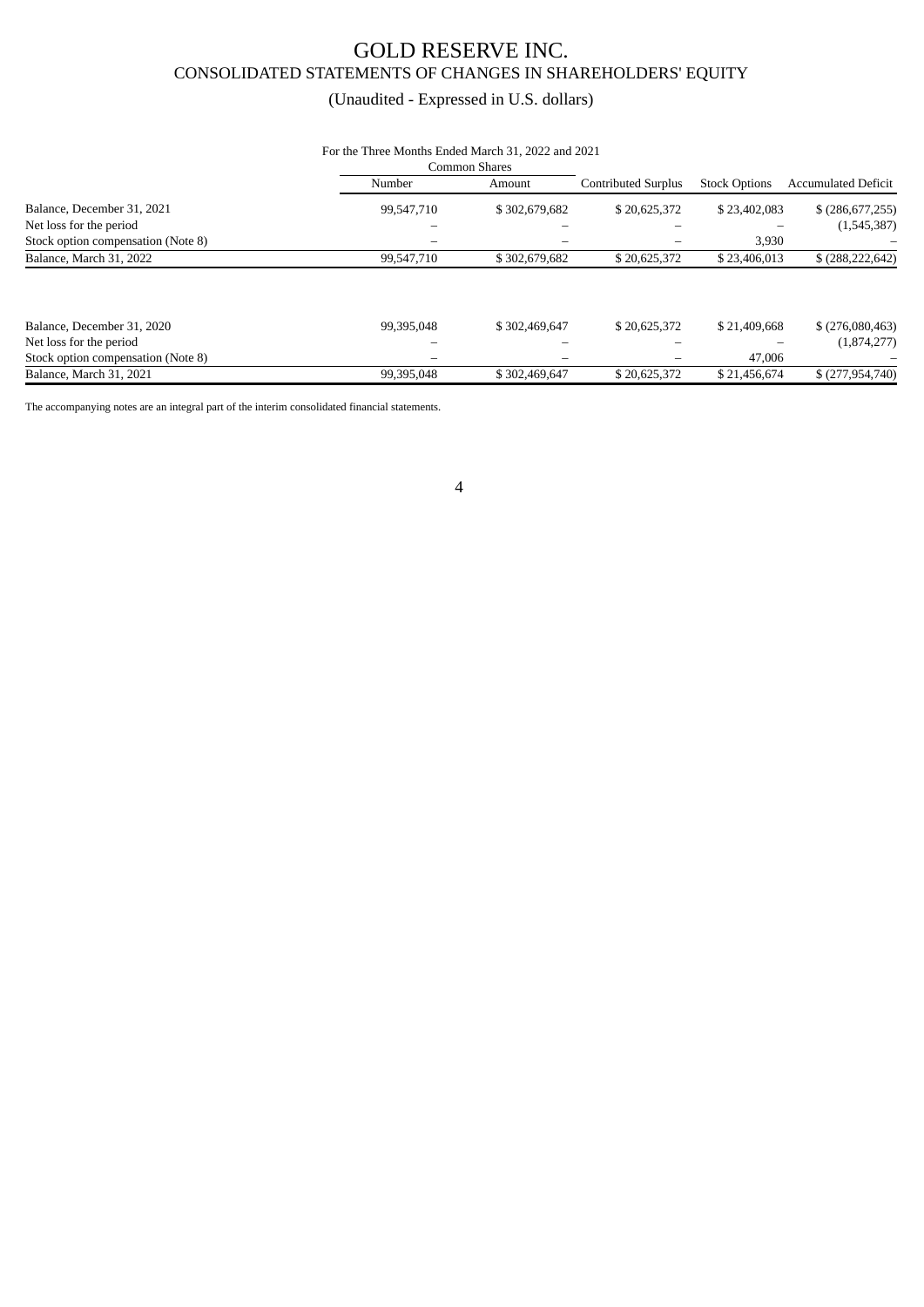## GOLD RESERVE INC. CONSOLIDATED STATEMENTS OF CASH FLOWS (Unaudited - Expressed in U.S. dollars)

|                                                                                |                   | <b>Three Months Ended</b> |             |  |  |
|--------------------------------------------------------------------------------|-------------------|---------------------------|-------------|--|--|
|                                                                                |                   | March 31,                 |             |  |  |
|                                                                                | 2022              |                           | 2021        |  |  |
| <b>Cash Flows from Operating Activities:</b>                                   |                   |                           |             |  |  |
| Net loss for the period                                                        | \$<br>(1,545,387) | \$                        | (1,874,277) |  |  |
| Adjustments to reconcile net loss to net cash<br>used in operating activities: |                   |                           |             |  |  |
| Stock option compensation                                                      | 3,930             |                           | 47,006      |  |  |
| Depreciation                                                                   | 26,716            |                           | 26,597      |  |  |
| Gain on marketable equity securities                                           | (20,799)          |                           | (41,003)    |  |  |
| Changes in non-cash working capital:                                           |                   |                           |             |  |  |
| Net decrease in prepaid<br>expense and other                                   | 291,989           |                           | 272,801     |  |  |
| Net increase in payables                                                       |                   |                           |             |  |  |
| and accrued expenses                                                           | 148,404           |                           | 57,928      |  |  |
| Net cash used in operating activities                                          | (1,095,147)       |                           | (1,510,948) |  |  |
| <b>Cash Flows from Investing Activities:</b>                                   |                   |                           |             |  |  |
| Net cash used in investing activities                                          |                   |                           |             |  |  |
| <b>Cash Flows from Financing Activities:</b>                                   |                   |                           |             |  |  |
| Net cash used in financing activities                                          |                   |                           |             |  |  |
| <b>Change in Cash and Cash Equivalents:</b>                                    |                   |                           |             |  |  |
|                                                                                |                   |                           |             |  |  |
| Net decrease in cash and cash equivalents                                      | (1,095,147)       |                           | (1,510,948) |  |  |
| Cash and cash equivalents - beginning of period                                | 49,117,630        |                           | 57,415,350  |  |  |
| Cash and cash equivalents - end of period                                      | \$<br>48,022,483  | \$                        | 55,904,402  |  |  |

The accompanying notes are an integral part of the interim consolidated financial statements.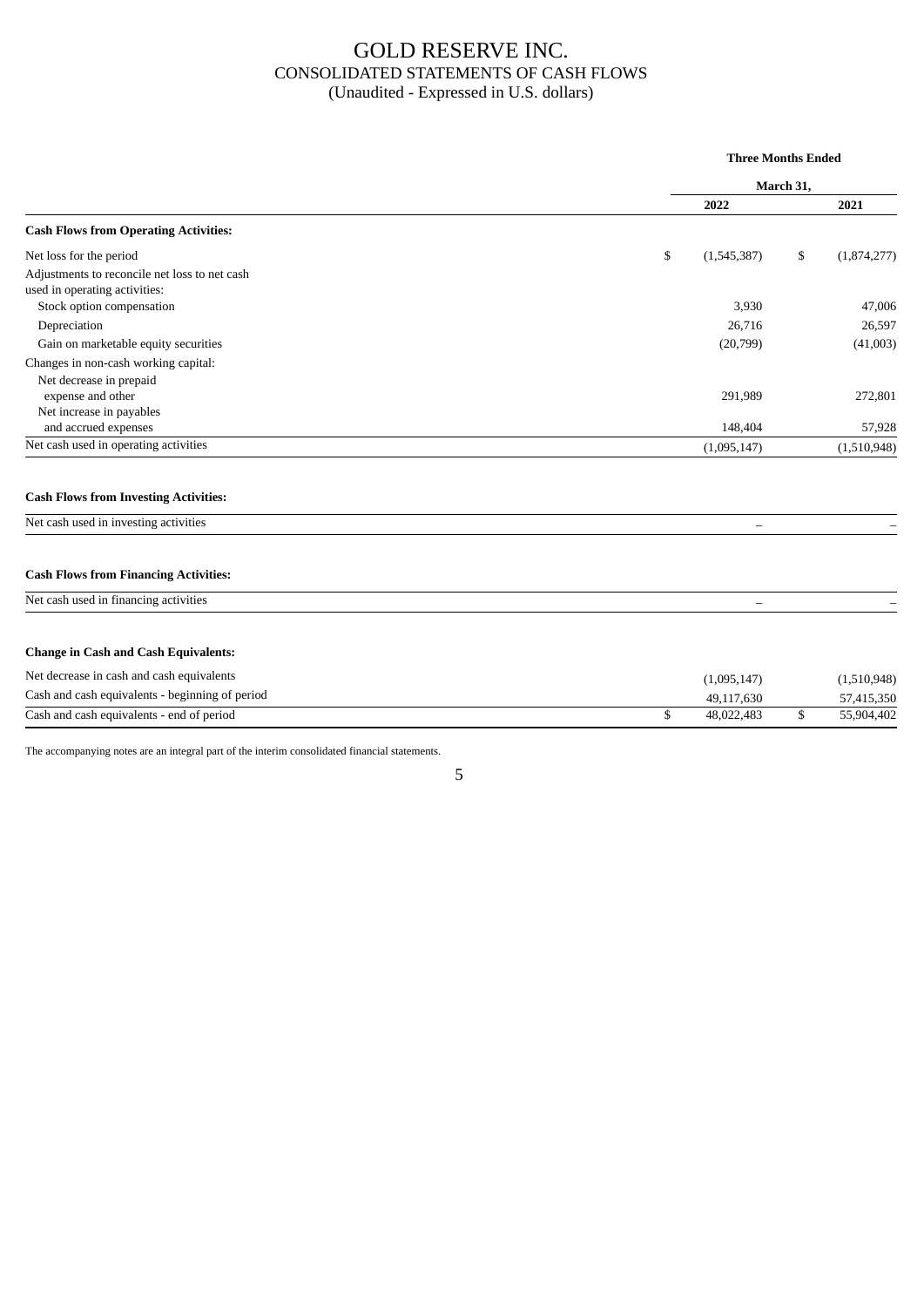#### **Note 1. The Company and Significant Accounting Policies:**

Gold Reserve Inc. ("Gold Reserve," the "Company," "we," "us," or "our") is engaged in the business of acquiring, exploring and developing mining projects and was incorporated in 1998 under the laws of the Yukon Territory, Canada and continued to Alberta, Canada in September 2014.

Gold Reserve Inc. is the successor issuer to Gold Reserve Corporation which was incorporated in 1956. Management's primary activities have included: the advancement of the Siembra Minera project (the "Siembra Minera Project") (including the related social and humanitarian efforts) and corporate and legal activities associated with the collection of the unpaid balance of the Award and the Resolution (as defined herein) of the Bolivarian Republic of Venezuela ("Venezuela") Ministry of Mines to revoke the mining rights in connection with the Siembra Minera Project, along with planned activities if there is a successful appeal or overturning of such Resolution.

The U.S. and Canadian governments have imposed various sanctions targeting Venezuela (the "Sanctions"). The Sanctions, in aggregate, essentially prevent any dealings with Venezuelan government or state-owned or controlled entities and prohibit directors, management and employees of the Company who are U.S. Persons from dealing with certain Venezuelan individuals or entering into certain transactions.

The Sanctions imposed by the U.S. government generally block all property of the government of Venezuela and prohibit directors, management and employees of the Company who are U.S. Persons (as defined by U.S. Sanction statutes) from dealing with the Venezuelan government and/or stateowned/controlled entities, entering into certain transactions or dealing with Specially Designated Nationals ("SDNs") and target corruption in, among other identified sectors, the gold sector of the Venezuelan economy,

The Sanctions imposed by the Canadian government include asset freezes and prohibitions on dealings with certain named Venezuelan officials under the Special Economic Measures (Venezuela) Regulations of the *Special Economic Measures Act* and the *Justice for Victims of Corrupt Foreign Officials Regulations* of the *Justice for Victims of Corrupt Foreign Officials Act (Sergei Magnitsky Law)*,

The cumulative impact of the Sanctions continues to restrict the Company from working with those Venezuelan government officials responsible for the payment and transfer of funds associated with the Settlement Agreement which adversely impacts our ability to collect the remaining balance of the Award plus interest and/or amounts due pursuant to the Settlement Agreement from Venezuela. Even if we are successful in appealing or otherwise overturning the Resolution by the Venezuelan Ministry of Mines to revoke the mining rights in connection with the Siembra Minera Project, the Sanctions continue to restrict the Company from working with those Venezuelan government officials responsible for the operation of Siembra Minera (as defined herein) and the development of the Siembra Minera Project and, until Sanctions are lifted, would obstruct any ability for us to develop the Siembra Minera Project as originally planned.

*Basis of Presentation and Principles of Consolidation*. These consolidated financial statements have been prepared in accordance with U.S. generally accepted accounting principles ("U.S. GAAP"). The statements include the accounts of the Company, Gold Reserve Corporation and three Barbadian subsidiaries one of which was formed to hold our equity interest in Empresa Mixta Ecosocialista Siembra Minera, S.A. ("Siembra Minera") which is beneficially owned 55% by a Venezuelan state-owned entity and 45% by Gold Reserve. Our investment in Siembra Minera is accounted for as an equity investment. All subsidiaries are wholly owned. All intercompany accounts and transactions have been eliminated on consolidation. Our policy is to consolidate those subsidiaries where control exists. We have only one operating segment, the exploration and development of mineral properties.

*Cash and Cash Equivalents*. We consider short-term, highly liquid investments purchased with an original maturity of three months or less to be cash equivalents for purposes of reporting cash equivalents and cash flows. The cost of these investments approximates fair value. We manage the exposure of our cash and cash equivalents to credit risk by diversifying our holdings into various major financial institutions. (See Note 3.)

*Exploration and Development Costs*. Exploration costs incurred in locating areas of potential mineralization or evaluating properties or working interests with specific areas of potential mineralization are expensed as incurred. Development costs of proven mining properties not yet producing are capitalized at cost and classified as capitalized development costs under property, plant and equipment. Mineral property acquisition costs are capitalized and holding costs of such properties are charged to operations during the period if no significant exploration or development activities are being conducted on the related properties. Upon commencement of production, capitalized exploration and development costs would be amortized based on the estimated proven and probable reserves benefited. Mineral properties determined to be impaired or that are abandoned are written-down to the estimated fair value. Carrying values do not necessarily reflect present or future values.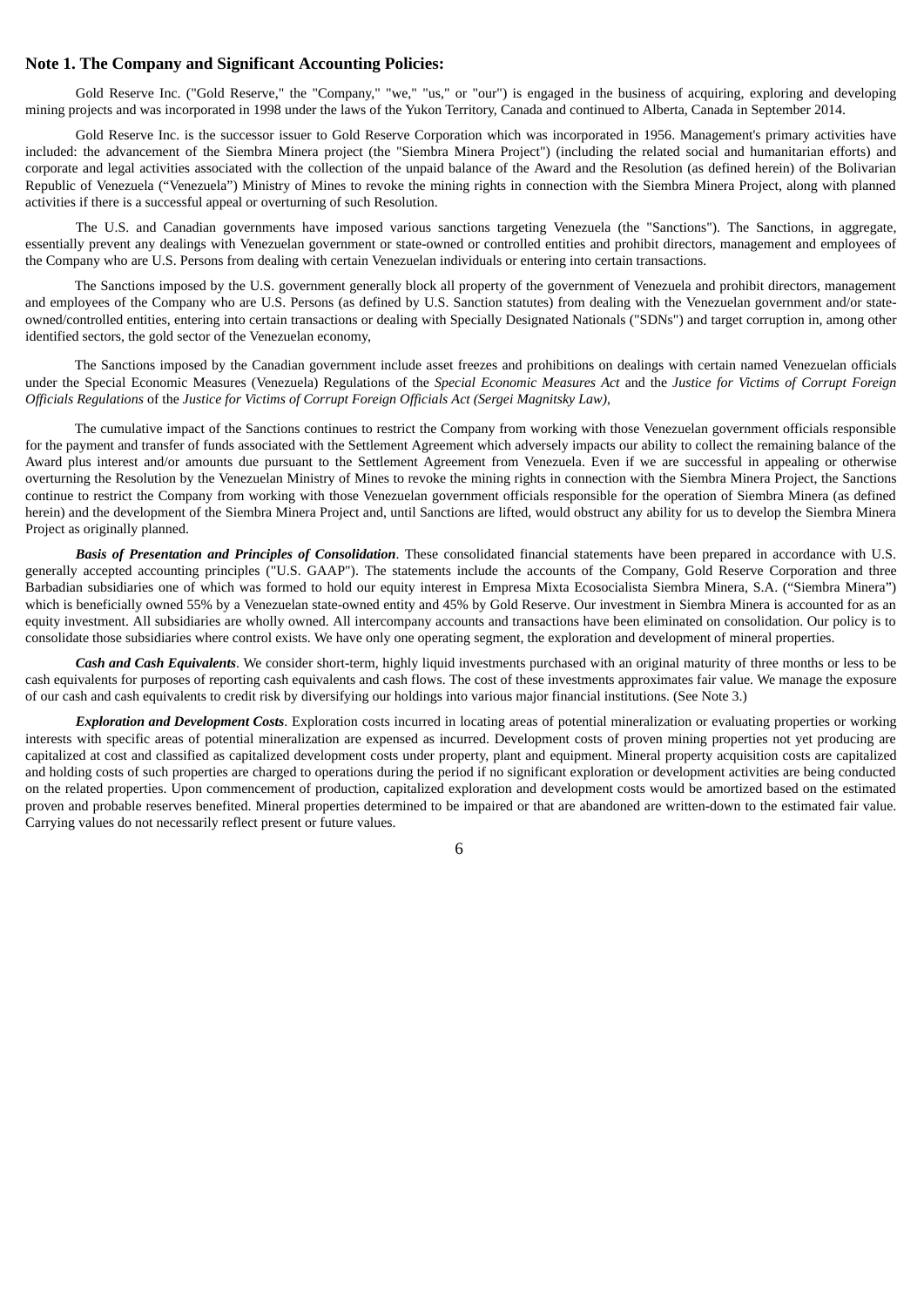*Property, Plant and Equipment.* Property, plant and equipment is recorded at cost and are depreciated on a straight-line basis over their estimated useful lives, except for equipment not yet placed into use. Included in property, plant and equipment is certain equipment, relating to the Brisas Project that is not being depreciated as it is not in use. The ultimate recoverable value of this equipment may be different than management's current estimate. We have additional property, plant and equipment which are recorded at cost less accumulated depreciation. Replacement costs and major improvements are capitalized. Maintenance and repairs are charged to expense as incurred. The cost and accumulated depreciation of assets retired or sold are removed from the accounts and any resulting gain or loss is reflected in operations. Furniture, office equipment and leasehold improvements are depreciated using the straight-line method over five to ten years. The remaining property, plant and equipment are fully depreciated.

*Impairment of Long-Lived Assets.* We review long-lived assets for impairment whenever events or changes in circumstances indicate that the carrying amount of the assets may not be recoverable. If the sum of the expected future net cash flows to be generated from the use or eventual disposition of a long-lived asset (undiscounted and without interest charges) is less than the carrying amount of the asset, an impairment loss is recognized based on a determination of the asset's fair value. Fair value is generally determined by discounting estimated cash flows based on market participant expectations of those future cash flows, or applying a market approach that uses market prices and other relevant information generated by market transactions involving comparable assets.

*Foreign Currency.* The U.S. dollar is our (and our foreign subsidiaries') functional currency. Monetary assets and liabilities denominated in a foreign currency are translated into U.S. dollars at the rates of exchange in effect at the balance sheet dates. Non-monetary assets and liabilities are translated at historical rates and revenue and expense items are translated at average exchange rates during the reporting period, except for depreciation which is translated at historical rates. Translation gains and losses are included in the statement of operations.

*Stock Based Compensation*. We maintain an equity incentive plan which provides for the grant of stock options to purchase Class A common shares. We use the fair value method of accounting for stock options. The fair value of options granted to employees is computed using the Black-Scholes method as described in Note 8 and is expensed over the vesting period of the option. For non-employees, the fair value of stock-based compensation is recorded as an expense over the vesting period or upon completion of performance. Consideration paid for shares on exercise of stock options, in addition to the fair value attributable to stock options granted, is credited to capital stock. Stock options granted under the plan become fully vested and exercisable upon a change of control.

*Income Taxes*. We use the liability method of accounting for income taxes. Deferred tax assets and liabilities are determined based on the differences between the tax basis of assets and liabilities and those amounts reported in the financial statements. The deferred tax assets or liabilities are calculated using the enacted tax rates expected to apply in the periods in which the differences are expected to be settled. Deferred tax assets are recognized to the extent that they are considered more likely than not to be realized.

*Uncertain Tax Positions*. We record uncertain tax positions based on a two-step process that separates recognition from measurement. The first step is determining whether a tax position has met the recognition threshold which requires that the Company determine if it is more likely than not that it will sustain the tax benefit taken or expected to be taken in the event of a dispute with taxing authorities. The second step, for those positions meeting the "more likely than not" threshold, is to recognize the largest amount of benefit that is greater than 50 percent likely to be realized upon settlement with taxing authorities. Management periodically evaluates positions taken in tax returns in situations in which applicable tax regulation is subject to interpretation. The Company establishes provisions where appropriate on the basis of amounts expected to be received from or paid to tax authorities.

*Use of Estimates*. The preparation of financial statements in conformity with generally accepted accounting principles requires management to make estimates and assumptions that affect the reported amounts of assets and liabilities, disclosure of contingent assets and liabilities at the date of the financial statements and the reported amounts of revenues and expenses during the reporting period. Actual results could differ from those estimates.

*Net Income (Loss) Per Share*. Basic net income (loss) per share is computed by dividing net income (loss) by the weighted average number of Class A common shares outstanding during each period. Diluted net income per share reflects the potentially dilutive effects of outstanding stock options. In periods in which a loss is incurred, the effect of potential issuances of shares under stock options and convertible notes would be anti-dilutive, and therefore basic and diluted losses per share are the same in those periods.

*Marketable Securities*. The Company's marketable securities consist of equity securities, which are reported at fair value with changes in fair value included in the statement of operations.

*Equity accounted investments.* Investments in incorporated entities in which the Company has the ability to exercise significant influence over the investee are accounted for by the equity method.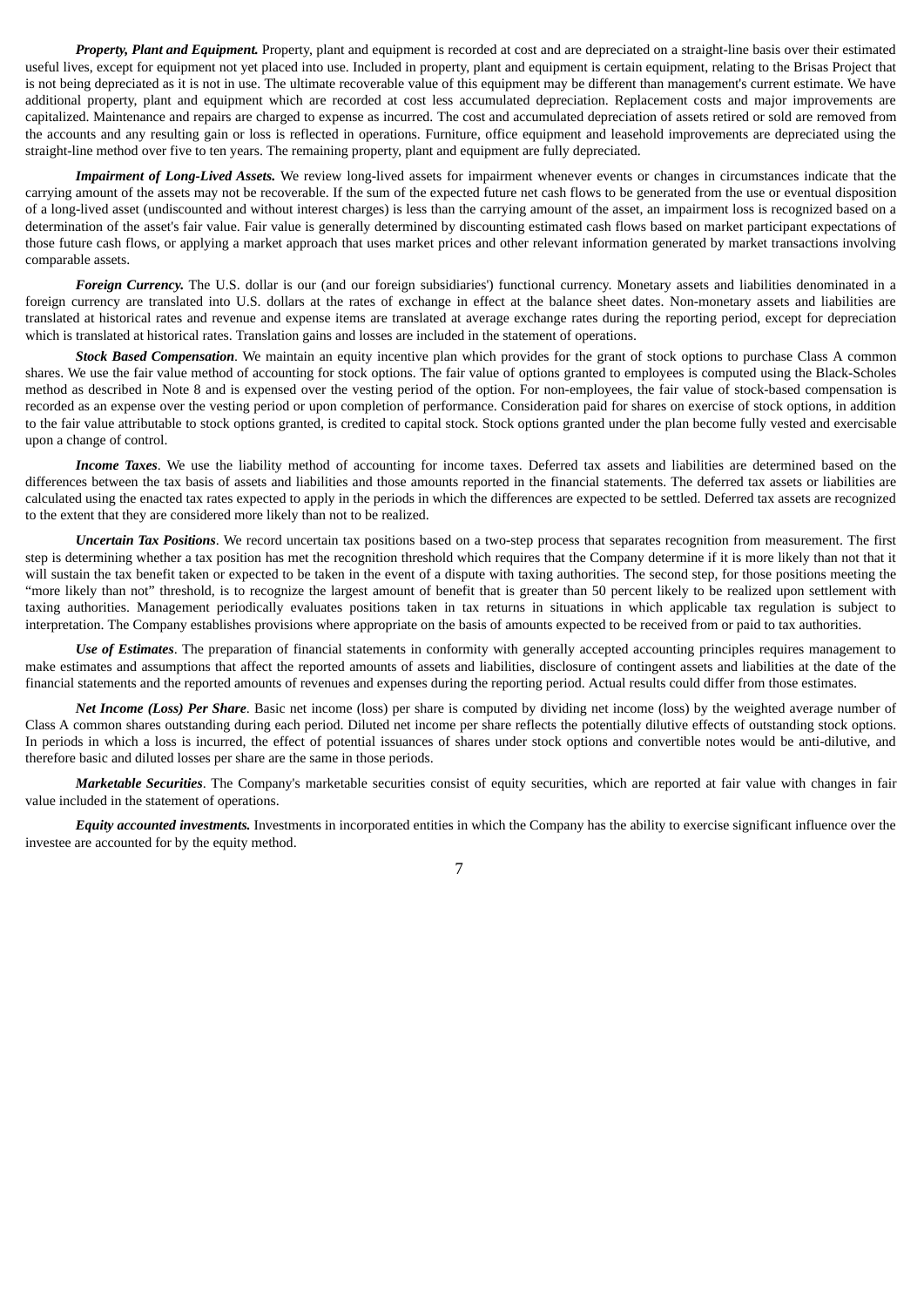*Financial Instruments.* Marketable securities are measured at fair value at each reporting date, with the change in value recognized in the statement of operations as a gain or loss. Cash and cash equivalents, deposits, advances and receivables are accounted for at amortized cost which approximates fair value (See Note 3). Accounts payable and contingent value rights are recorded at amortized cost which approximates fair value.

#### **Note 2. Arbitral Award, Settlement Agreement and Mining Data Sale:**

In October 2009 we initiated a claim (the "Brisas Arbitration") under the Additional Facility Rules of the International Centre for the Settlement of Investment Disputes ("ICSID") to obtain compensation for the losses caused by the actions of Venezuela that terminated our previous mining project known as the "Brisas Project." On September 22, 2014, we were granted an Arbitral Award (the "Award") totaling \$740.3 million.

In July 2016, we signed the Settlement Agreement, subsequently amended, whereby Venezuela agreed among other things to pay us a total of approximately \$1.032 billion which is comprised of \$792 million to satisfy the Award (including interest) and \$240 million for the purchase of our mining data related to the Brisas Project (the "Mining Data") in a series of payments ending on or before June 15, 2019. As agreed, the first \$240 million received by Gold Reserve from Venezuela has been recognized as proceeds from the sale of the Mining Data.

To date, the Company has received payments of approximately \$254 million pursuant to the Settlement Agreement. The remaining unpaid amount due from Venezuela pursuant to the Settlement Agreement, which is delinquent, totals approximately \$931 million (including interest of approximately \$153 million) as of March 31, 2022. In relation to the unpaid amount due from Venezuela, the Company has not recognized an Award receivable or associated liabilities on its financial statements which would include taxes, bonus plan and contingent value right payments, as management has not yet determined that payment from Venezuela is probable. This judgement was based on various factors including the Sanctions imposed on Venezuela, the current economic and political instability in Venezuela and the history of non-payment by Venezuela under the terms of the Settlement Agreement. The Award receivable and any associated liabilities will be recognized when, in management's judgment, it is probable that payment from Venezuela will occur.

The interest rate provided for on any unpaid amounts pursuant to the Award is specified as LIBOR plus two percent. With the phase out of LIBOR, if and when it is possible to engage with the Venezuelan government, we expect that, if necessary, we will either come to an agreement with Venezuela as to an appropriate replacement or, alternatively, petition the court responsible for the enforcement of our Award judgement to rule on a new interest rate benchmark.

In addition to other constraints, the Sanctions restrict the Company from working with those Venezuelan government officials responsible for the payment and transfer of funds associated with the Settlement Agreement which adversely impacts our ability to collect the remaining balance of the Award plus interest and/or amounts due pursuant to the Settlement Agreement from Venezuela. The Company, with counsels' assistance, continues to evaluate and pursue various options in regard to the Award and the Settlement Agreement.

We have Contingent Value Rights ("CVRs") outstanding that entitle the holders to an aggregate of 5.466% of certain proceeds from Venezuela associated with the collection of the Award and/or sale of Mining Data or an enterprise sale (the "Proceeds"), less amounts for certain specified obligations (as defined in the agreement), as well as a bonus plan as described below. We have been advised by the holder of the majority of the CVRs that it believes that the Company's 45% interest in Siembra Minera represents "Proceeds" for purposes of the CVRs and as such it believes the CVR holders are entitled to the value of 5.466% of that interest on the date of its acquisition. For a variety of reasons, the Company does not agree with that position and believes it is inconsistent with the CVRs and the terms and manner upon which we reached settlement as to the Award with the Venezuelan government. This matter has not been resolved and it is not possible at this time to determine its outcome. As of March 31, 2022, the total cumulative estimated obligation due pursuant to the terms of the CVR from the sale of the Mining Data and collection of the Award was approximately \$10 million, of which approximately \$60 thousand remains payable to CVR holders.

We maintain a bonus plan (the "Bonus Plan") which is intended to compensate the participants, including executive officers, employees, directors and consultants for their past and present contributions to the Company. The bonus pool under the Bonus Plan is comprised of the gross proceeds collected or the fair value of any consideration realized less applicable taxes multiplied by 1.28% of the first \$200 million and 6.4% thereafter. As of March 31, 2022, the total cumulative estimated obligation pursuant to the terms of the Bonus Plan from the sale of the Mining Data and collection of the Award was approximately \$4.4 million, of which approximately \$70 thousand remains payable to Bonus Plan participants.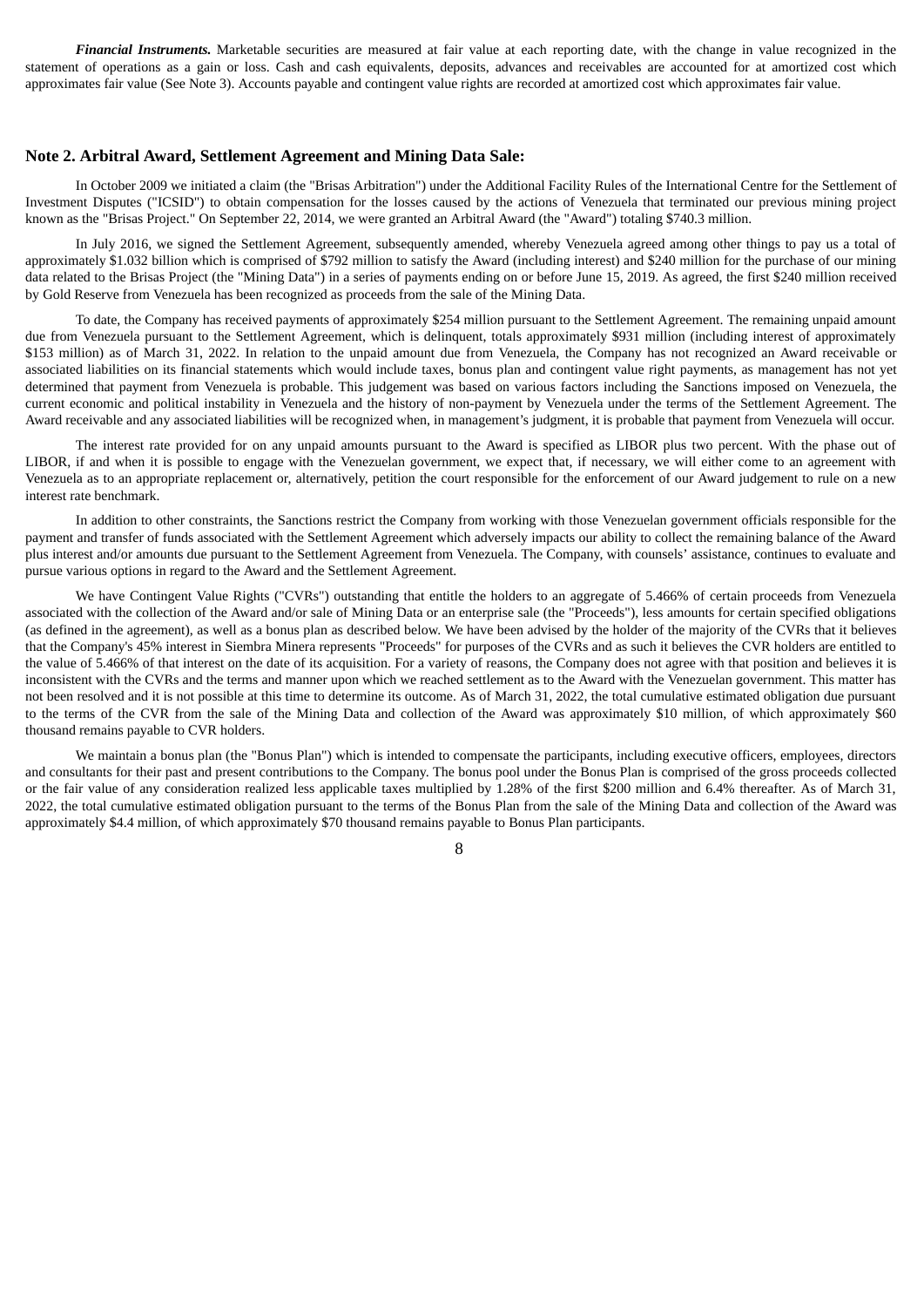Due to U.S. and Canadian Sanctions and the uncertainty of transferring the remaining amounts due from Venezuela to bank accounts outside of Venezuela, management only considers those funds received by the Company into its North American bank accounts as funds available for purposes of the CVR and Bonus Plan cash distributions.

Following receipt, if any, of additional funds pursuant to the Settlement Agreement and after applicable payments to CVR holders and Bonus Plan participants, we expect to distribute to our shareholders a substantial majority of any remaining amounts, subject to applicable regulatory requirements and retaining sufficient reserves for operating expenses, contractual obligations, accounts payable and income taxes, and any obligations arising as a result of the collection of the remaining amount owed by Venezuela.

### **Note 3. Cash and Cash Equivalents:**

|                        | March 31, |            |  | December 31, |
|------------------------|-----------|------------|--|--------------|
|                        |           | 2022       |  | 2021         |
| Bank deposits          |           | 1,553,803  |  | 1,846,842    |
| Short term investments |           | 46,468,680 |  | 47,270,788   |
| Total                  |           | 48,022,483 |  | 49,117,630   |

Short term investments include money market funds and U.S. treasury bills which mature in three months or less.

### **Note 4. Marketable Securities:**

|                                                      | March 31,<br>2022 |         |  | December 31,<br>2021 |  |
|------------------------------------------------------|-------------------|---------|--|----------------------|--|
| <b>Equity securities</b>                             |                   |         |  |                      |  |
| Fair value and carrying value at beginning of period |                   | 105.218 |  | 83,575               |  |
| Increase in fair value                               |                   | 20,799  |  | 21.643               |  |
| Fair value and carrying value at balance sheet date  |                   | 126.017 |  | 105,218              |  |
|                                                      |                   |         |  |                      |  |

Marketable equity securities are classified as trading securities and accounted for at fair value, based on quoted market prices with unrealized gains or losses recorded in the Consolidated Statements of Operations.

Accounting Standards Codification ("ASC") 820 establishes a fair value hierarchy that prioritizes the inputs to valuation techniques used to measure fair value into three broad levels: Level 1 inputs are quoted prices in active markets for identical assets or liabilities, Level 2 inputs are inputs other than quoted prices included within Level 1 that are directly or indirectly observable for the asset or liability and Level 3 inputs are unobservable inputs for the asset or liability that reflect the entity's own assumptions. The fair values of the Company's marketable equity securities as at the balance sheet date are based on Level 1 inputs.

## **Note 5. Property, Plant and Equipment:**

|                                | Accumulated |           |   |              |   |            |
|--------------------------------|-------------|-----------|---|--------------|---|------------|
|                                | Cost        |           |   | Depreciation |   | <b>Net</b> |
| <b>March 31, 2022</b>          |             |           |   |              |   |            |
| Machinery and equipment        |             | 1,602,133 | S | —            |   | 1,602,133  |
| Furniture and office equipment |             | 423,813   |   | (331,573)    |   | 92,240     |
| Transportation equipment       |             | 326,788   |   | (247, 035)   |   | 79,753     |
| Leasehold improvements         |             | 29,390    |   | (26, 554)    |   | 2,836      |
| Mineral property               |             | 350,000   |   |              |   | 350,000    |
|                                |             | 2.732.124 |   | (605, 162)   | S | 2,126,962  |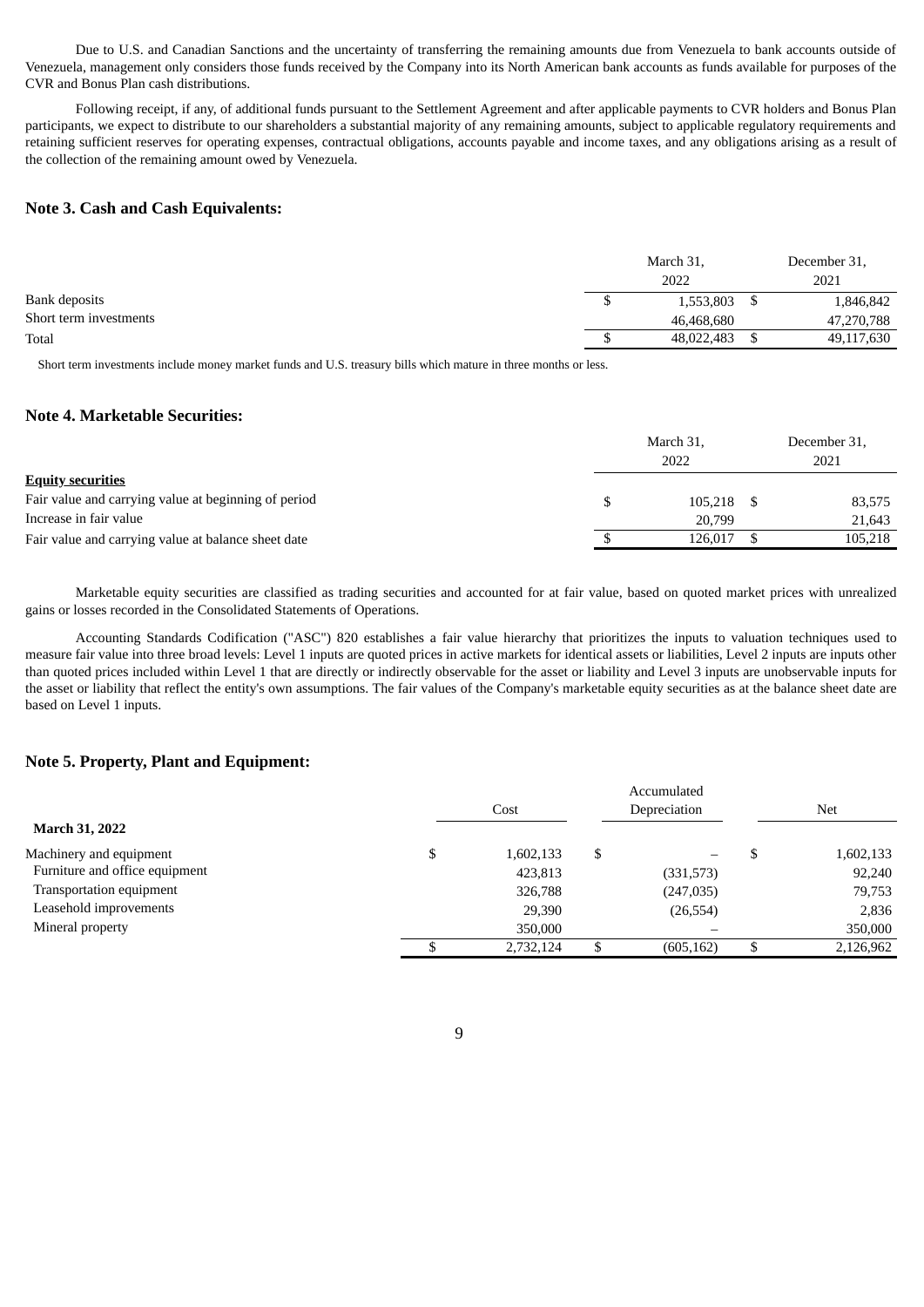|                                | Cost      |   |            | Net |           |
|--------------------------------|-----------|---|------------|-----|-----------|
| <b>December 31, 2021</b>       |           |   |            |     |           |
| Machinery and equipment        | 1,602,133 | S |            |     | 1,602,133 |
| Furniture and office equipment | 423,813   |   | (322, 389) |     | 101,424   |
| Transportation equipment       | 326,788   |   | (230, 695) |     | 96,093    |
| Leasehold improvements         | 29,390    |   | (25, 362)  |     | 4.028     |
| Mineral property               | 350,000   |   |            |     | 350,000   |
|                                | 2.732.124 |   | (578, 446) |     | 2,153,678 |

Accumulated

Machinery and equipment consists of a semi-autogenous grinding (SAG) mill and minor infrastructure equipment originally intended for use on the Brisas Project. We evaluate our equipment and mineral property to determine whether events or changes in circumstances have occurred that may indicate that the carrying amount may not be recoverable. We regularly obtain comparable market data for similar equipment as evidence that our equipment's fair value less cost to sell is in excess of the carrying amount. No impairment write-downs of property, plant and equipment were recorded during the three months ended March 31, 2022 and 2021.

#### **Note 6. Empresa Mixta Ecosocialista Siembra Minera, S.A.:**

In August 2016, we executed the Contract for the Incorporation and Administration of the Mixed Company with the government of Venezuela and in October 2016, together with an affiliate of the government of Venezuela, we incorporated Siembra Minera by our purchasing shares in Siembra Minera for a nominal amount. The primary purpose of this entity is to develop the Siembra Minera Project, as defined herein. Siembra Minera is beneficially owned 55% by Corporacion Venezolana de Mineria, S.A., a Venezuelan government corporation, and 45% by Gold Reserve. Siembra Minera was granted by the government of Venezuela certain gold, copper, silver and other strategic mineral rights (primarily comprised of the historical Brisas and Cristinas areas) contained within Bolivar State comprising the Siembra Minera Project (which has a twenty year term with two ten year extensions) and was, among other things authorized to carry on its business, pay a net smelter return royalty to Venezuela on the future sale of gold, copper, silver and any other strategic minerals over the life of the Siembra Minera Project and provide net profits participation based on the sales price of gold per ounce. A number of authorizations, which still have not been provided by the government, are critical to the future operation and economics of the Siembra Minera Project. Pursuant to the Settlement Agreement (as described in Note 2), both parties will retain their respective interest in Siembra Minera in the event all of the agreed upon Settlement Agreement payments are not made by Venezuela. Project expenditures incurred in 2022 and 2021 primarily related to costs associated with the retention of technical consultants and, to a lesser degree, work related to compliance and reporting obligations, maintenance of the technical data base, and costs of social work programs. The Company has directly incurred the costs associated with the Siembra Minera Project which, beginning in 2016 through March 31, 2022, amounted to a total of approximately \$22.9 million.

In March 2022, the Ministry of Mines of Venezuela (the "Ministry") issued a resolution to revoke the mining rights of Siembra Minera for alleged non-compliance with certain Venezuelan mining regulations (the "Resolution"). Siembra Minera filed a reconsideration request with the Ministry asking for the Resolution to be overturned. If the Resolution is not overturned by the Ministry, Siembra Minera has the right to challenge the validity of the Resolution with the Venezuelan Supreme Court of Justice. We are considering and working in earnest with respect to all legal rights and remedies that may be available to us under Venezuelan and other laws, under the Settlement Agreement and otherwise including potential or actual appeals or contests with respect thereto (the related actions by us, "Appeals"). Even if the Resolution is successfully overturned or annulled, the Sanctions, along with other constraints, could adversely impact our ability to finance, develop and operate the Siembra Minera Project or collect or repatriate sums under the Settlement Agreement.

### **Note 7. 401(k) Plan:**

The 401(k) Plan, formerly entitled the KSOP Plan, was originally adopted in 1990 and was most recently restated effective January 1, 2021. The purpose of the 401(k) Plan is to offer retirement benefits to eligible employees of the Company. The 401(k) Plan provides for a salary deferral, a nonelective contribution of 3% of each eligible Participant's annual compensation and discretionary contributions. Allocation of Class A common shares or cash to participants' accounts, subject to certain limitations, is at the discretion of the Board. Cash contributions for the 2021 plan year were approximately \$163,000. As of March 31, 2022, no contributions by the Company had been made for plan year 2022.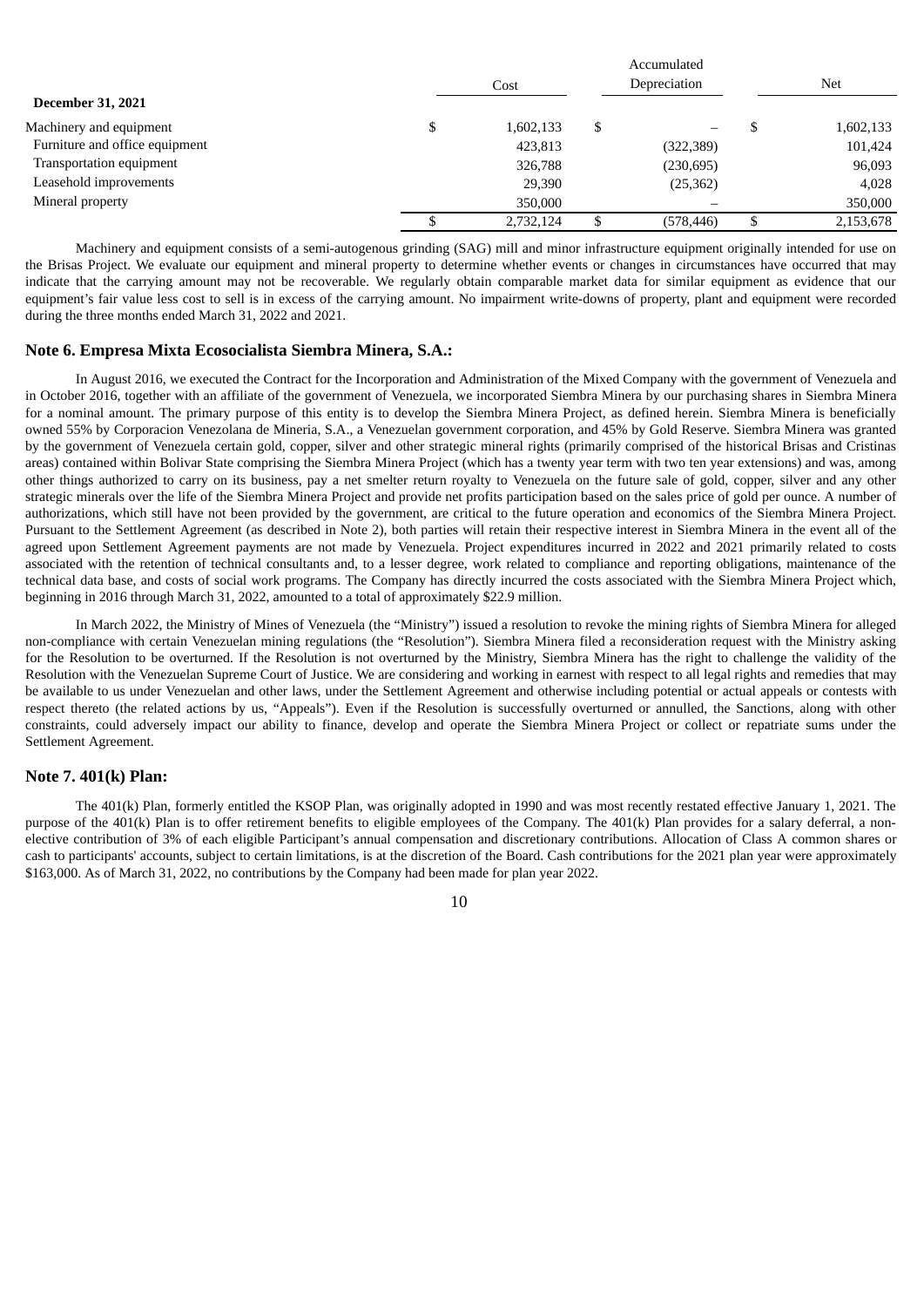### **Note 8. Stock Based Compensation Plans:**

### Equity Incentive Plan

The Company's equity incentive plan provides for the grant of stock options to purchase the Company's Class A common shares. During the second quarter of 2021, the number of shares available under the plan was increased to a maximum of 9,939,500 shares. As of March 31, 2022, there were 2,721,107 options available for grant. Grants are made for terms of up to ten years with vesting periods as required by the TSXV and as may be determined by the Board or a committee of the Board established pursuant to the equity incentive plan.

Stock option transactions for the three months ended March 31, 2022 and 2021 are as follows:

|                                           |                          | 2022                                      |               | 2021                                      |  |
|-------------------------------------------|--------------------------|-------------------------------------------|---------------|-------------------------------------------|--|
|                                           | <b>Shares</b>            | Weighted Average<br><b>Exercise Price</b> | <b>Shares</b> | Weighted Average<br><b>Exercise Price</b> |  |
| Options outstanding - beginning of period | 7,218,393                | \$2.08                                    | 4,629,565     | \$2.36                                    |  |
| Options granted                           | $\overline{\phantom{a}}$ | $\overline{\phantom{0}}$                  | 50,000        | 1.61                                      |  |
| Options outstanding - end of period       | 7,218,393                | \$2.08                                    | 4,679,565     | \$2.36                                    |  |
| Options exercisable - end of period       | 7,173,391                | \$2.08                                    | 4,589,564     | \$2.37                                    |  |

The following table relates to stock options at March 31, 2022:

|                 | <b>Outstanding Options</b> |                       |                        |                                                      | <b>Exercisable Options</b> |                     |                        |                                                  |  |
|-----------------|----------------------------|-----------------------|------------------------|------------------------------------------------------|----------------------------|---------------------|------------------------|--------------------------------------------------|--|
|                 |                            | Weighted<br>Average   | Aggregate              | Weighted<br>Average<br>Remaining<br>Contractual Term |                            | Weighted<br>Average | Aggregate              | Weighted Average<br><b>Remaining Contractual</b> |  |
| Exercise Price  | Number                     | <b>Exercise Price</b> | <b>Intrinsic Value</b> | (Years)                                              | Number                     | Exercise Price      | <b>Intrinsic Value</b> | Term (Years)                                     |  |
| $$1.60 - $1.60$ | 2,983,750                  | \$1.60                | \$0                    | 9.51                                                 | 2,983,750                  | \$1.60              | \$0                    | 9.51                                             |  |
| $$1.61 - $1.93$ | 435,000                    | \$1.77                | 0                      | 7.53                                                 | 389,998                    | \$1.78              | $\bf{0}$               | 7.42                                             |  |
| $$2.39 - $2.39$ | 3,369,643                  | \$2.39                |                        | 4.88                                                 | 3,369,643                  | \$2.39              |                        | 4.88                                             |  |
| $$3.15 - $3.26$ | 430,000                    | \$3.21                |                        | 2.71                                                 | 430,000                    | \$3.21              |                        | 2.71                                             |  |
| $$1.60 - $3.26$ | 7,218,393                  | \$2.08                | \$0                    | 6.82                                                 | 7,173,391                  | \$2.08              | \$0                    | 6.81                                             |  |

The Company granted NIL and 50,000 options during the three-month periods ended March 31, 2022 and 2021, respectively. The Company recorded non-cash compensation during the three months ended March 31, 2022 and 2021 of \$3,930 and \$47,006, respectively for stock options granted in current and prior periods.

The weighted average fair value of the options granted during the three months ended March 31, 2021 was calculated as \$0.70. The fair value of options granted was determined using the Black-Scholes model based on the following weighted average assumptions:

| Risk free interest rate    | 0.46%     |
|----------------------------|-----------|
| Expected term              | 5.0 years |
| <b>Expected volatility</b> | 51%       |
| Dividend yield             | 0         |

The risk free interest rate is based on the US Treasury rate on the date of grant for a period equal to the expected term of the option. The expected term is based on historical exercise experience and projected post-vesting behavior. The expected volatility is based on historical volatility of our common stock over a period equal to the expected term of the option.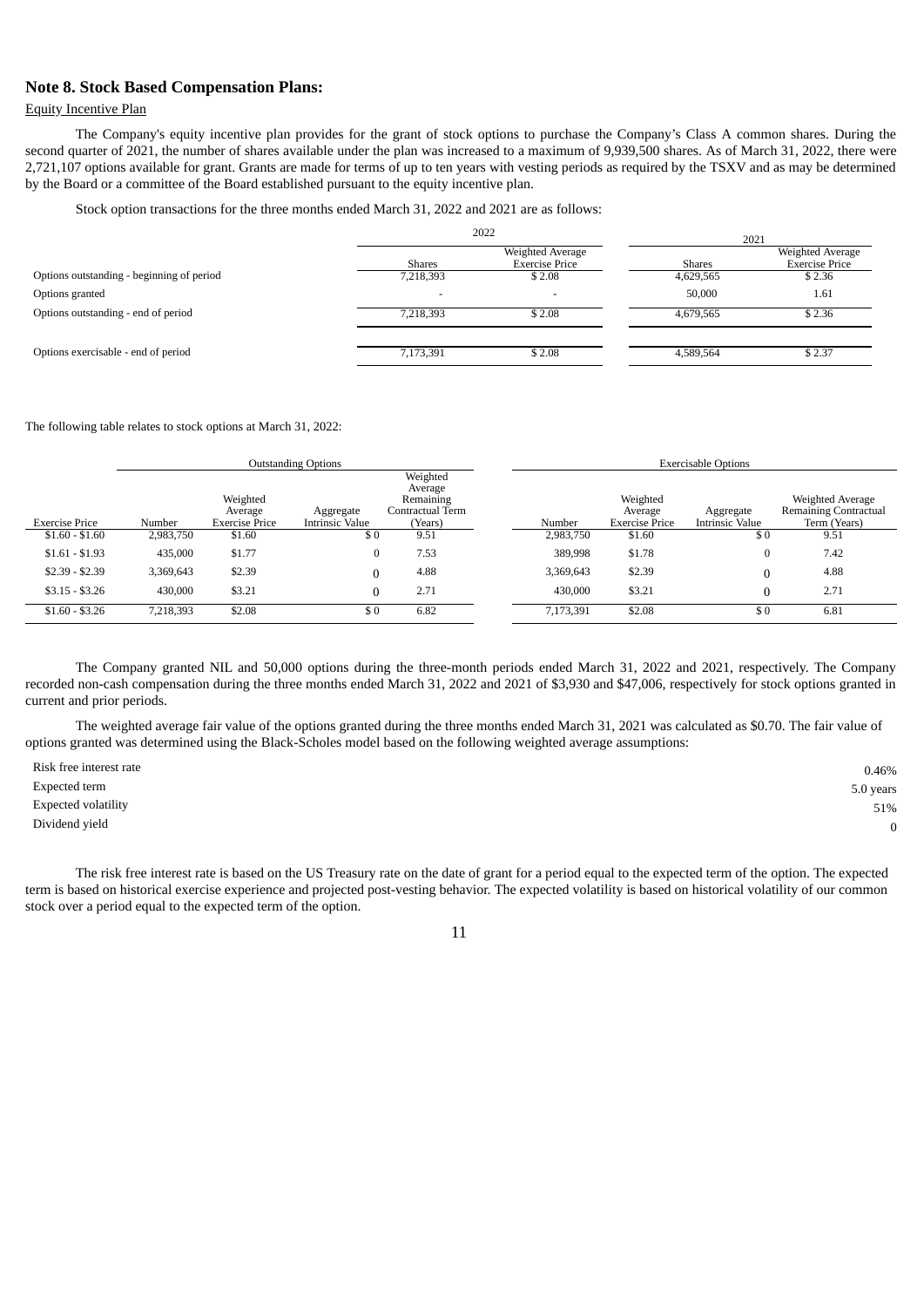#### Change of Control Agreements

The Company maintains change of control agreements with certain officers and employees. A Change of Control is generally defined as one or more of the following: the acquisition by any individual, entity or group, of beneficial ownership of 25 percent of the voting power of the Company's outstanding Common Shares; a change in the composition of the Board that causes less than a majority of the current directors of the Board to be members of the incoming board; reorganization, merger or consolidation or sale or other disposition of all or substantially all of the assets of the Company; liquidation or dissolution of the Company; or any other event the Board reasonably determines constitutes a Change of Control. As of March 31, 2022, the amount payable under the change of control agreements, in the event of a Change of Control, was approximately \$6.4 million, which has not been recognized herein as no event of a change of control has been triggered as of the date of this report.

#### Milestone bonuses

The Company implemented an incentive bonus plan in the fourth quarter of 2021 which involves senior management whose cash compensation was reduced as part of a three-year cost reduction program. The plan provides for the payment of a bonus upon the achievement of specific objectives related to the development of the Company's business and prospects in Venezuela within certain time frames. As of March 31, 2022, the amount payable under the plan in the event of the achievement of the specific objectives was approximately \$3.2 million. This amount has not been recognized herein and will only be recognized when, in management's judgment, it is probable the specific objectives will be achieved.

#### **Note 9. Income Tax:**

Income tax benefit for the three months ended March 31, 2022 and 2021 differs from the amount that would result from applying Canadian tax rates to net income before taxes. These differences result from the items noted below:

|                                                | 2022       |                          |           |      |
|------------------------------------------------|------------|--------------------------|-----------|------|
|                                                | Amount     | $\%$                     | Amount    | $\%$ |
| Income tax benefit based on Canadian tax rates | \$386,347  | 25                       | \$468,569 | 25   |
| Decrease due to:                               |            |                          |           |      |
| Different tax rates on foreign subsidiaries    | (63, 621)  | (4)                      | (76, 520) | (4)  |
| Non-deductible expenses                        | (1,256)    | $\overline{\phantom{0}}$ | (9,858)   | (1)  |
| Change in valuation allowance and other        | (321, 470) | (21)                     | (382,191) | (20) |
|                                                |            | $\Omega$                 |           | 0    |

No current income tax was recorded by the Company during the three months ended March 31, 2022 and 2021. The Company recorded a valuation allowance to reflect the estimated amount of the deferred tax assets which may not be realized, principally due to the uncertainty of utilization of net operating losses and other carry forwards prior to expiration. The valuation allowance for deferred tax assets may be reduced if our estimate of future taxable income changes. As part of the US government response to the COVID-19 pandemic, the U.S. Congress passed the CARES act in late March 2020 which, among other things, allowed companies to carryback losses incurred in 2018, 2019 and 2020. The Company recorded an income tax benefit in prior years to reflect the carryback of U.S. taxable losses incurred in 2020 and 2019 to offset taxable income in 2018.

The Company has an income tax receivable of \$8.7 million related to the carryback of losses as noted above and prior year overpayments resulting from revisions to management's estimates of the timing and amount of deductions available to the Company's U.S. subsidiary associated with the write-off of certain subsidiaries primarily related to the Company's previous investment in the Brisas Project. Subsequent to March 31, 2022, the Company received \$0.6 million of the income tax receivable which represented the amount related to the carryback of losses incurred in 2020 as noted above. The 2017 tax filing of the Company's U.S. subsidiary is under examination by the Internal Revenue Service. Additionally, the Company's 2018 Canadian tax return is under examination by the Canada Revenue Agency. Determining our tax liabilities requires the interpretation of complex tax regulations and significant judgment by management. There is no assurance that the tax examinations to which we are currently subject will result in favorable outcome.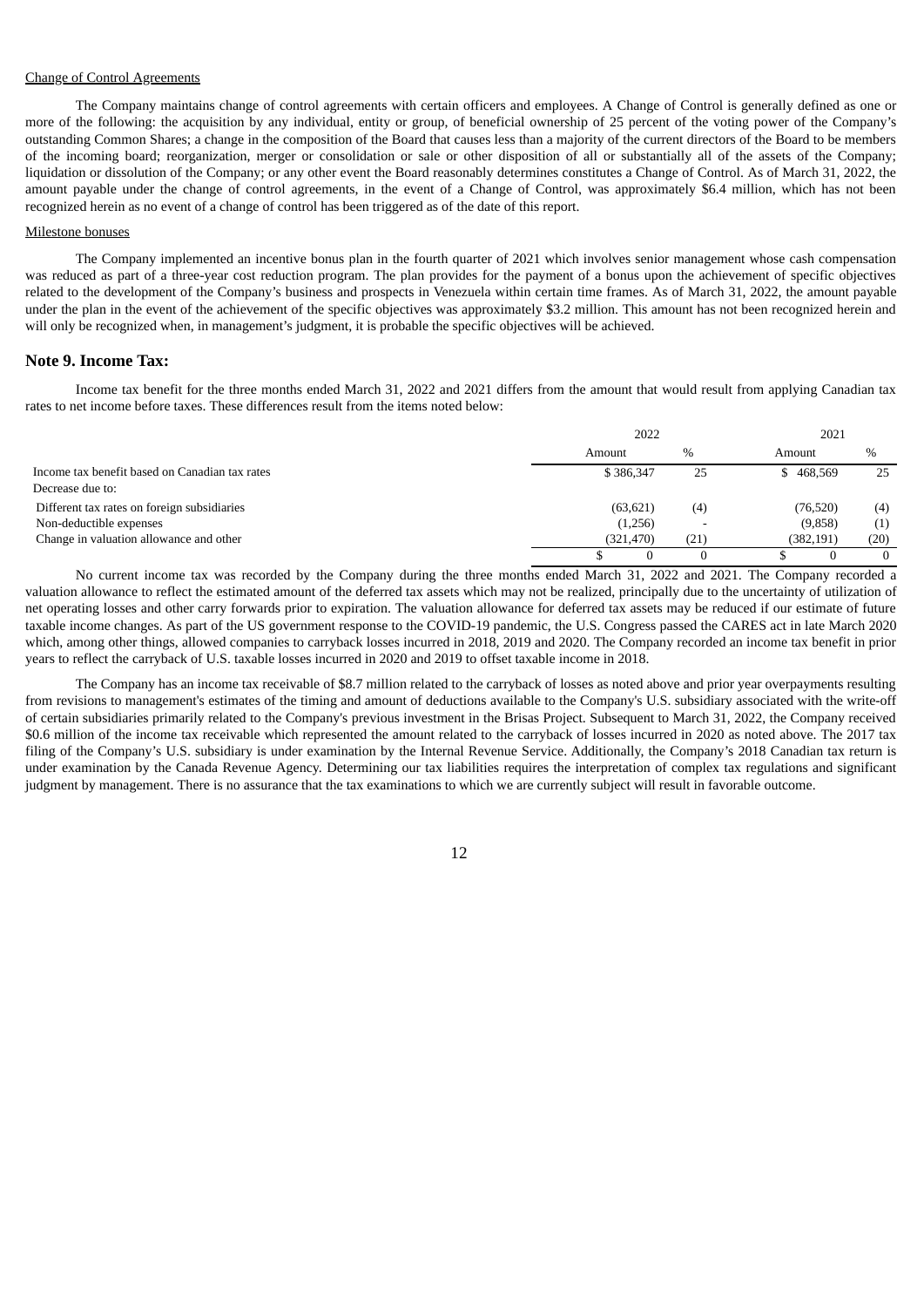The components of the Canadian and U.S. deferred income tax assets and liabilities as of March 31, 2022 and December 31, 2021 were as follows:

|                                                                    | March 31,<br>2022 |                         |    | December 31,<br>2021    |  |
|--------------------------------------------------------------------|-------------------|-------------------------|----|-------------------------|--|
| Deferred income tax assets                                         |                   |                         |    |                         |  |
| Net operating loss carry forwards<br>Property, Plant and Equipment | \$                | 41,298,493<br>2,023,607 | \$ | 40,045,479<br>2,023,434 |  |
| Other                                                              |                   | 1,572,952               |    | 1,537,637               |  |
|                                                                    |                   | 44,895,052              |    | 43,606,550              |  |
| Valuation allowance                                                |                   | (44, 775, 733)          |    | (43,557,562)            |  |
|                                                                    | S                 | 119,319                 | \$ | 48,988                  |  |
| Deferred income tax liabilities                                    |                   |                         |    |                         |  |
| Other                                                              |                   | (119, 319)              |    | (48,988)                |  |
| Net deferred income tax asset                                      | \$                |                         |    |                         |  |

At March 31, 2022, we had the following U.S. and Canadian tax loss carry forwards stated in U.S. dollars.

| U.S.            | Canadian        | <b>Expires</b> |
|-----------------|-----------------|----------------|
| \$              | \$<br>2,093,680 | 2026           |
|                 | 3,885,597       | 2027           |
|                 | 14,810,124      | 2028           |
|                 | 14,035,664      | 2029           |
|                 | 17,340,283      | 2030           |
|                 | 19,417,102      | 2031           |
|                 | 5,633,725       | 2032           |
|                 | 8,190,276       | 2033           |
|                 | 9,489,676       | 2034           |
|                 | 13,545,813      | 2035           |
|                 | 16,104,547      | 2036           |
|                 | 12,145,038      | 2037           |
|                 | 1,162,246       | 2038           |
|                 | 3,029,148       | 2039           |
|                 | 4,502,697       | 2040           |
|                 | 16,419,675      | 2041           |
|                 | 842,601         | 2042           |
| 3,031,048       |                 |                |
| \$<br>3,031,048 | \$162,647,892   |                |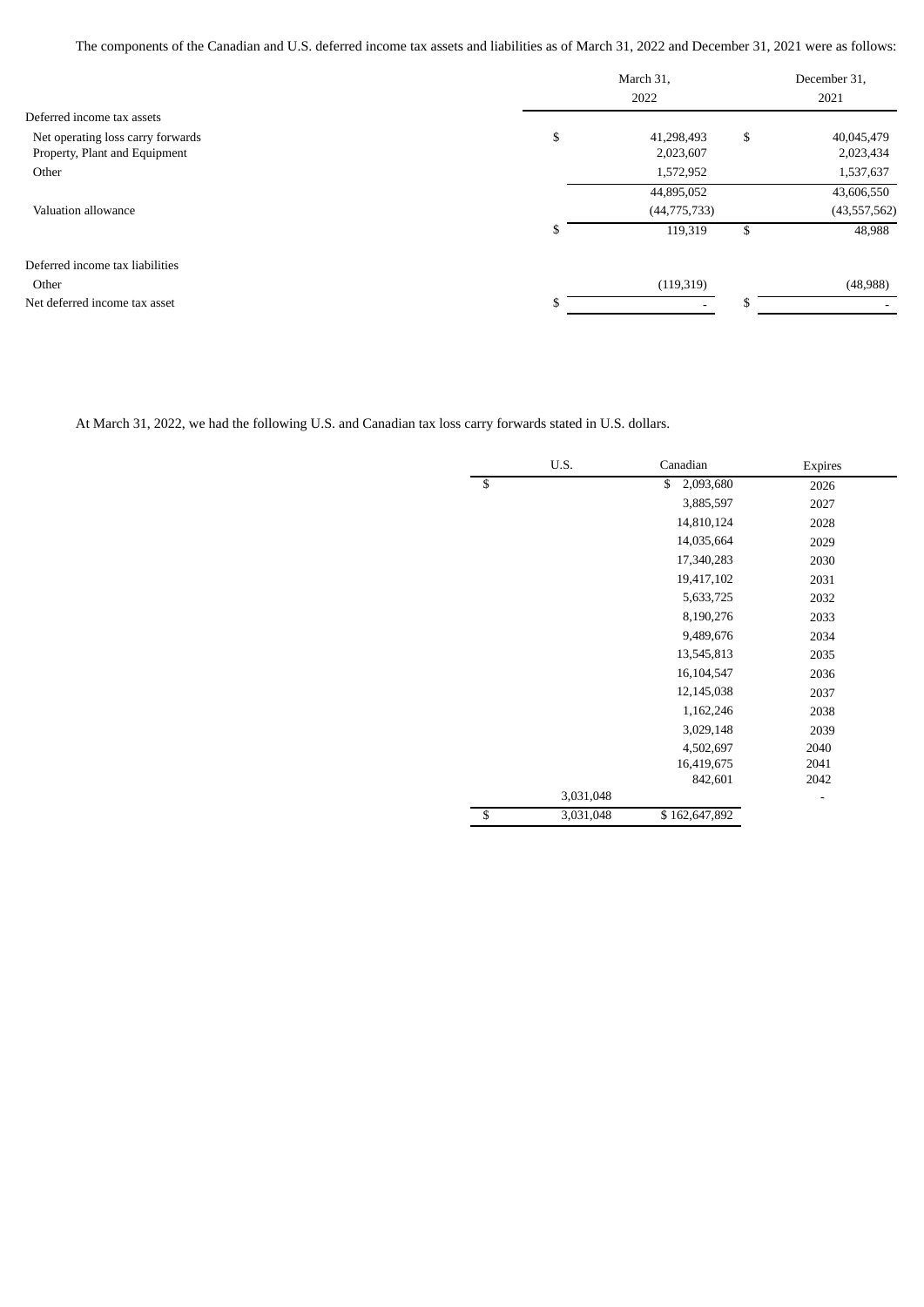**Exhibit 99.2**

## GOLD RESERVE INC. **March 31, 2022 Management's Discussion and Analysis** U.S. Dollars (unaudited)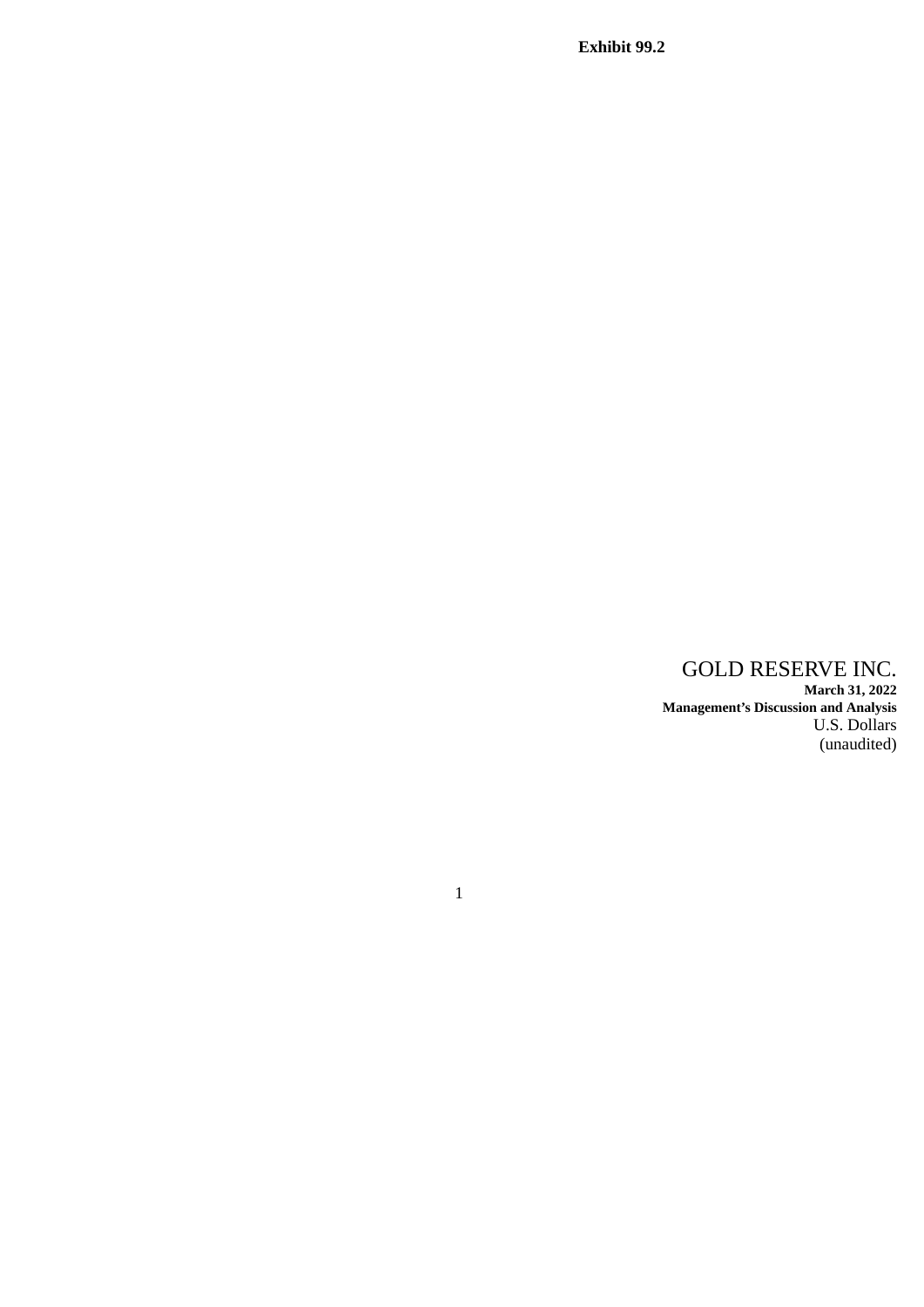### **Management's Discussion and Analysis of Financial Condition and Results of Operations**

This Management's Discussion and Analysis ("MD&A") of Financial Condition and Results of Operations, dated May 19, 2022 is intended to assist in understanding and assessing our results of operations and financial condition and should be read in conjunction with the March 31, 2022 unaudited interim consolidated financial statements and related notes. All dollar amounts herein are expressed in U.S. Dollars.

#### **CAUTIONARY STATEMENT REGARDING FORWARD-LOOKING STATEMENTS AND INFORMATION**

The information presented or incorporated by reference in this MD&A contains both historical information and "forward-looking statements" (within the meaning of Section 27A of the Securities Act and Section 21E of the Exchange Act) or "forward-looking information" (within the meaning of applicable Canadian securities laws) (collectively referred to herein as "forward-looking statements") that may state our intentions, hopes, beliefs, expectations or predictions for the future.

Forward-looking statements are necessarily based upon a number of estimates and assumptions that, while considered reasonable by us at this time, are inherently subject to significant business, economic and competitive uncertainties and contingencies that may cause our actual financial results, performance or achievements to be materially different from those expressed or implied herein, many of which are outside our control.

Forward-looking statements involve risks and uncertainties, as well as assumptions, including those set out herein, that may never materialize, prove incorrect or materialize other than as currently contemplated which could cause our results to differ materially from those expressed or implied by such forward-looking statements. The words "believe," "anticipate," "expect," "intend," "estimate," "plan," "may," "could" and other similar expressions that are predictions of or indicate future events and future trends, which do not relate to historical matters, identify forward-looking statements, although not all forward-looking statements contain these words. Any such forward-looking statements are not intended to provide any assurances as to future results.

Numerous factors could cause actual results to differ materially from those described in the forward-looking statements, including, without limitation:

- risks associated with the timing and ability to appeal or contest the resolution of the Bolivarian Republic of Venezuela ("Venezuela") Ministry of Mines to revoke the mining rights held by our joint venture entity Empresa Mixta Ecosocialista Siembra Minera, S.A. ("Siembra Minera") for alleged non-compliance with certain Venezuelan mining regulations (the "Resolution"), including whether the government of Venezuela responds to or recognizes or acknowledges such appeals by us (such actions by us, "Appeals"), or any adverse outcome of our Appeals, the Resolution and/or the ability to take other legal actions including with respect to non-compliance by Venezuela of its obligations under the Settlement Agreement;
- risks associated with the substantial concentration of our activities and assets in Venezuela which are and will continue to be subject to risks specific to Venezuela, including the effects of political, economic and social developments, social instability and unrest; international response to Venezuelan domestic and international policies; Sanctions (as defined below) by the U.S. or Canadian governments or other jurisdictions and potential invalidation, confiscation, expropriation or rescission of governmental orders, permits, agreements or property rights either by the existing or a future administration or power, de jure or de facto;
- risks associated with sanctions imposed by the U.S. and Canadian governments targeting the Bolivarian Republic of Venezuela ("Venezuela") (the "Sanctions"):
	- Sanctions imposed by the U.S. government generally block all property of the government of Venezuela and prohibit directors, management and employees of the Company who are U.S. Persons (as defined by U.S. Sanction statutes) from dealing with the Venezuelan government and/or stateowned/controlled entities, entering into certain transactions or dealing with Specially Designated Nationals ("SDNs") and target corruption in, among other identified sectors, the gold sector of the Venezuelan economy,
	- Sanctions imposed by the Canadian government include asset freezes and prohibitions on dealings with certain named Venezuelan officials under the Special Economic Measures (Venezuela) Regulations of the *Special Economic Measures Act* and the *Justice for Victims of Corrupt Foreign Officials Regulations* of the *Justice for Victims of Corrupt Foreign Officials Act (Sergei Magnitsky Law)*,

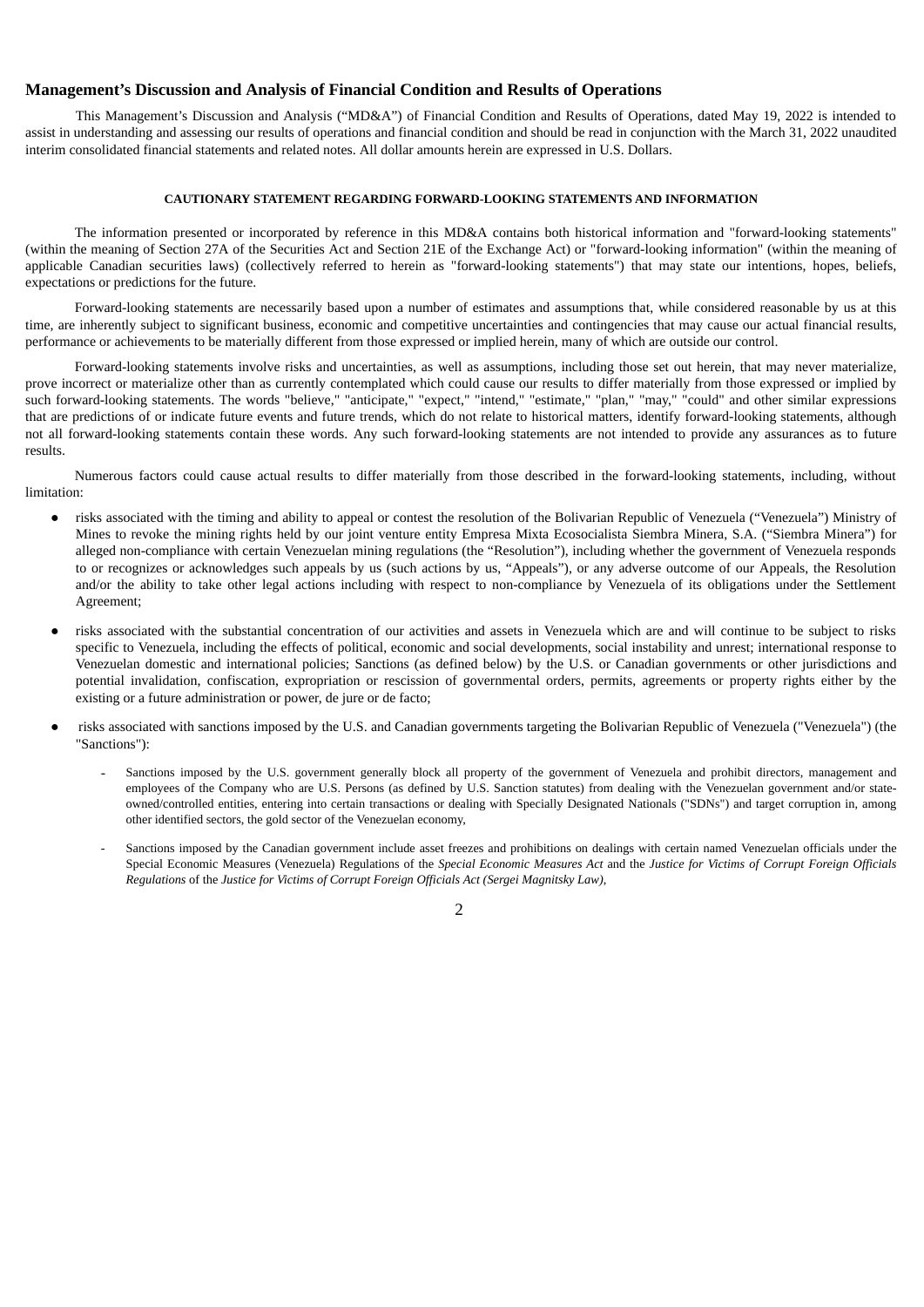- The Sanctions have adversely impacted our ability to collect the remaining funds owed by Venezuela, which is expected to continue for an indeterminate period of time,
- Even if there is a successful appeal or overturning of the Resolution by the Venezuelan Ministry of Mines to revoke the mining rights of Siembra Minera, the Sanctions could adversely impact our ability to finance, develop and operate the Siembra Minera Project (as defined herein), and the Sanctions will continue indefinitely until modified by the U.S. or the Canadian government;
- risks that U.S. and Canadian government agencies that enforce Sanctions may not issue licenses that the Company has requested, or may request in the future, to engage in certain Venezuela-related transactions;
- risks associated with the continued failure by Venezuela to honor its commitments under the Settlement Agreement (as defined below). As of the date of this report, Venezuela still owes the Company an estimated \$937 million (including interest of approximately \$159 million) related to the original settlement obligation of approximately \$1.032 billion, which was payable in a series of monthly payments ending on or before June 15, 2019 (as amended, the "Settlement Agreement");
- risks associated with recovering funds under our settlement arrangements with the government of Venezuela, including our ability to repatriate any such funds;
- risks associated with our ability to resume our efforts to enforce and collect the September 2014 arbitral award granted pursuant to the Additional Facility Rules of the International Centre for the Settlement of Investment Disputes (the "Award"). These risks include incurring the costs of enforcement and collection of the Award and the timing and success of that effort, if Venezuela ultimately fails to honor its commitments pursuant to the Settlement Agreement;
- risks associated with the phase out of LIBOR and our ability, if and when it's possible to engage with the Venezuelan government, to either agree with Venezuela on a new interest benchmark or, alternatively, petition the court responsible for the enforcement of our Award judgement to rule on a new benchmark;
- even if there is a successful appeal or overturning of the Resolution there would be:
	- o risks associated with Venezuela's failure to honor its commitments associated with the formation, financing and operation of Siembra Minera (a company formed to develop the Siembra Minera Project which is comprised of certain gold, copper, silver and other strategic mineral rights located in Bolivar State, Venezuela, (the "Siembra Minera Project"));
	- o risks associated with the ability of the Company to (i) successfully overcome legal or regulatory obstacles to operate Siembra Minera for the purpose of developing the Siembra Minera Project, (ii) complete any additional definitive documentation and finalize remaining governmental approvals and (iii) obtain financing to fund the capital costs of the Siembra Minera Project;
	- the risk that the conclusions of management and its qualified consultants contained in the Preliminary Economic Assessment of the Siembra Minera Gold Copper Project in accordance with Canadian National Instrument 43-101- Standards of Disclosure for Mineral Projects ("NI 43-101") may not be realized in the future;
	- o risks associated with exploration, delineation of sufficient reserves, regulatory and permitting obstacles and other risks associated with the development of the Siembra Minera Project;
	- o risks that any future Venezuelan administration or power, de jure or de facto, will fail to respect the agreements entered into by the Company and Venezuela, including past or future actions of any branch of Government challenging the formation of Siembra Minera and Presidential Decree No. 2.248 creating the National Strategic Development Zone Mining Arc of the Orinoco;
- risks associated with filing a claim, if warranted, against Venezuela for breach of the terms of the underlying agreements governing the formation of Siembra Minera and the future development of the Siembra Minera Project. The cost of prosecuting such a claim over a number of years could be substantial, and there is no assurance that we would be successful in our claim or, if successful, could collect any compensation from the Venezuelan government. If we are unable to prevail, in the event we filed a claim against the Venezuelan government related to our stake in the Siembra Minera Project or were unable to collect compensation in respect of our claim, the Company would be adversely affected;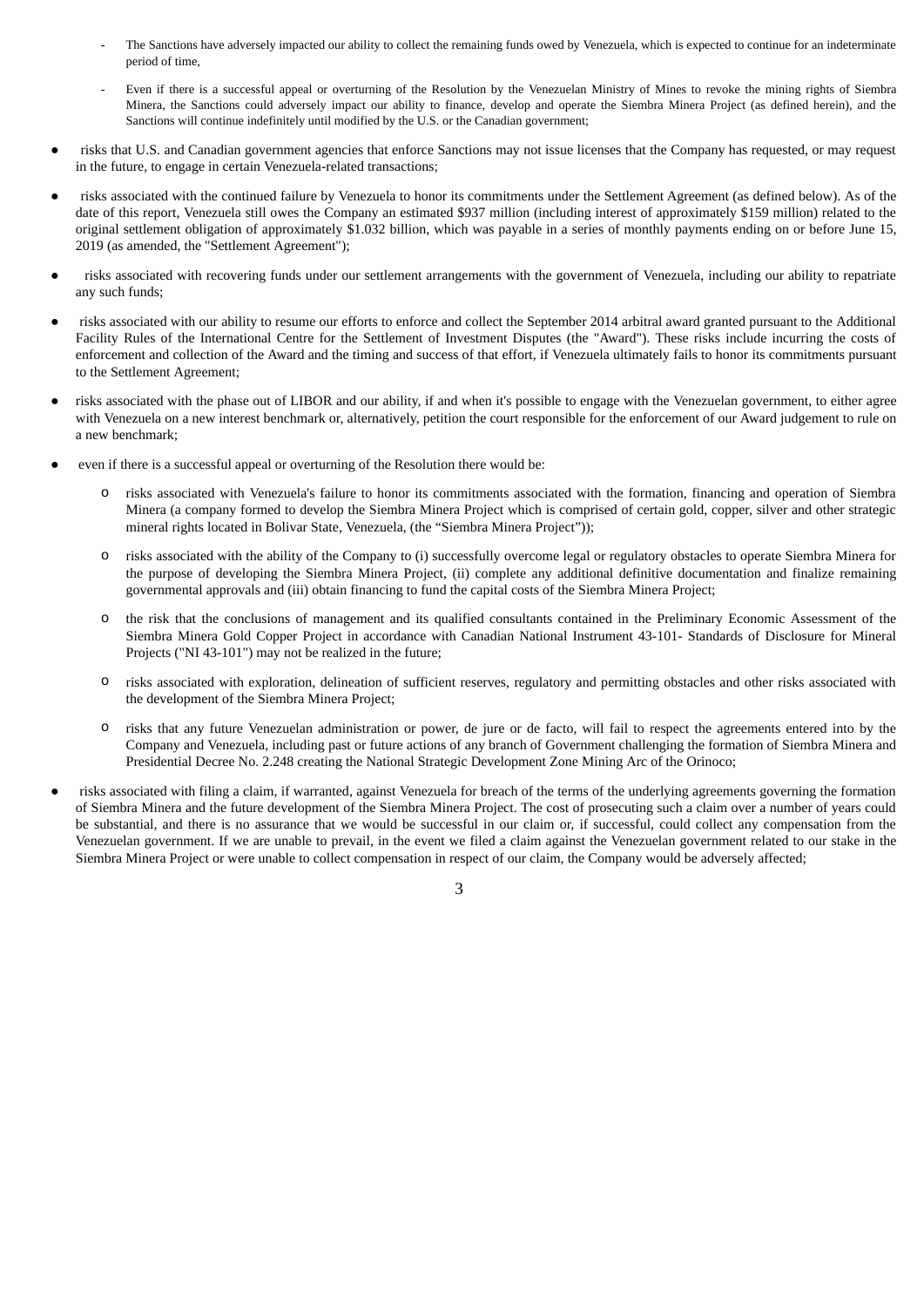- risks associated with the existence of "dual" governments in Venezuela as a result of certain non-Venezuelan countries (including the United States and Canada) recognizing a presidency and government led by Juan Guaidó, instead of Nicolás Maduro, including associated challenges as to governing and decision-making authority related thereto, and the U.S. government's previous indictment of Venezuelan President Nicolás Maduro and a number of key associates for drug trafficking;
- risks associated with our ability to service outstanding obligations as they come due and access future additional funding, when required, for ongoing liquidity and capital resources, pending the receipt of payments under the Settlement Agreement or collection of the Award in the courts;
- risks associated with our prospects in general for the identification, exploration and development of mining projects and other risks normally incident to the exploration, development and operation of mining properties, including our ability to achieve revenue producing operations in the future;
- risks that estimates and/or assumptions required to be made by management in the course of preparing our financial statements are determined to be inaccurate, resulting in a negative impact on the reported amounts of assets and liabilities, disclosure of contingent assets and liabilities at the date of the financial statements and the reported amounts of revenues and expenses during the reporting period;
- risks associated with the failure of the Company to maintain an effective system of internal control over financial reporting and disclosure controls and procedures, which, if not remediated, may result in the Company not being able to produce accurate and timely financial statements and other public filings;
- risks associated with shareholder dilution resulting from the future sale of additional equity, if required;
- risks associated with the value realized, if any, from the disposition of the assets related to our previous mining project in Venezuela known as the "Brisas Project";
- risks associated with the abilities of and continued participation by certain employees;
- risks associated with potential tax, accounting or financial impacts that may result from the current audits of our tax filings by U.S. and Canadian tax authorities (or any future ones).
- risks associated with the impact of current or future U.S., Canadian and/or other jurisdiction's tax laws to which we are or may be subject; and
- risks associated with the impact of new diseases, epidemics and pandemics, including the effects and potential effects of the global coronavirus disease (COVID-19) pandemic.

This list is not exhaustive of the factors that may affect any of our forward-looking statements. See disclosure under the heading "Risk Factors" contained in our Management's Discussion and Analysis dated April 29, 2022 and filed on www.sedar.com and our Annual Report on Form 40-F dated April 29, 2022 and filed on www.sec.gov for additional risk factors that could cause results to differ materially from forward-looking statements.

Investors are cautioned not to put undue reliance on forward-looking statements, and investors should not infer that there has been no change in our affairs since the date of this Management's Discussion and Analysis that would warrant any modification of any forward-looking statement made in this document, other documents periodically filed with the Ontario Securities Commission, U.S. Securities and Exchange Commission (the "SEC") or other securities regulators or presented on the Company's website. Forward-looking statements speak only as of the date made. All subsequent written and oral forward-looking statements attributable to us or persons acting on our behalf are expressly qualified in their entirety by this notice. We disclaim any intent or obligation to update publicly or otherwise revise any forward-looking statements or the foregoing list of assumptions or factors, whether as a result of new information, future events or otherwise, subject to our disclosure obligations under applicable U.S. and Canadian securities regulations. Investors are urged to read the Company's filings with Canadian and U.S. securities regulatory agencies, which can be viewed online at www.sedar.com and www.sec.gov, respectively. The forward-looking information contained herein is presented for the purpose of assisting investors in understanding the Company's expected financial and operational performance and results as at and for the periods ended on the dates presented in the Company's plans and objectives and may not be appropriate for other purposes.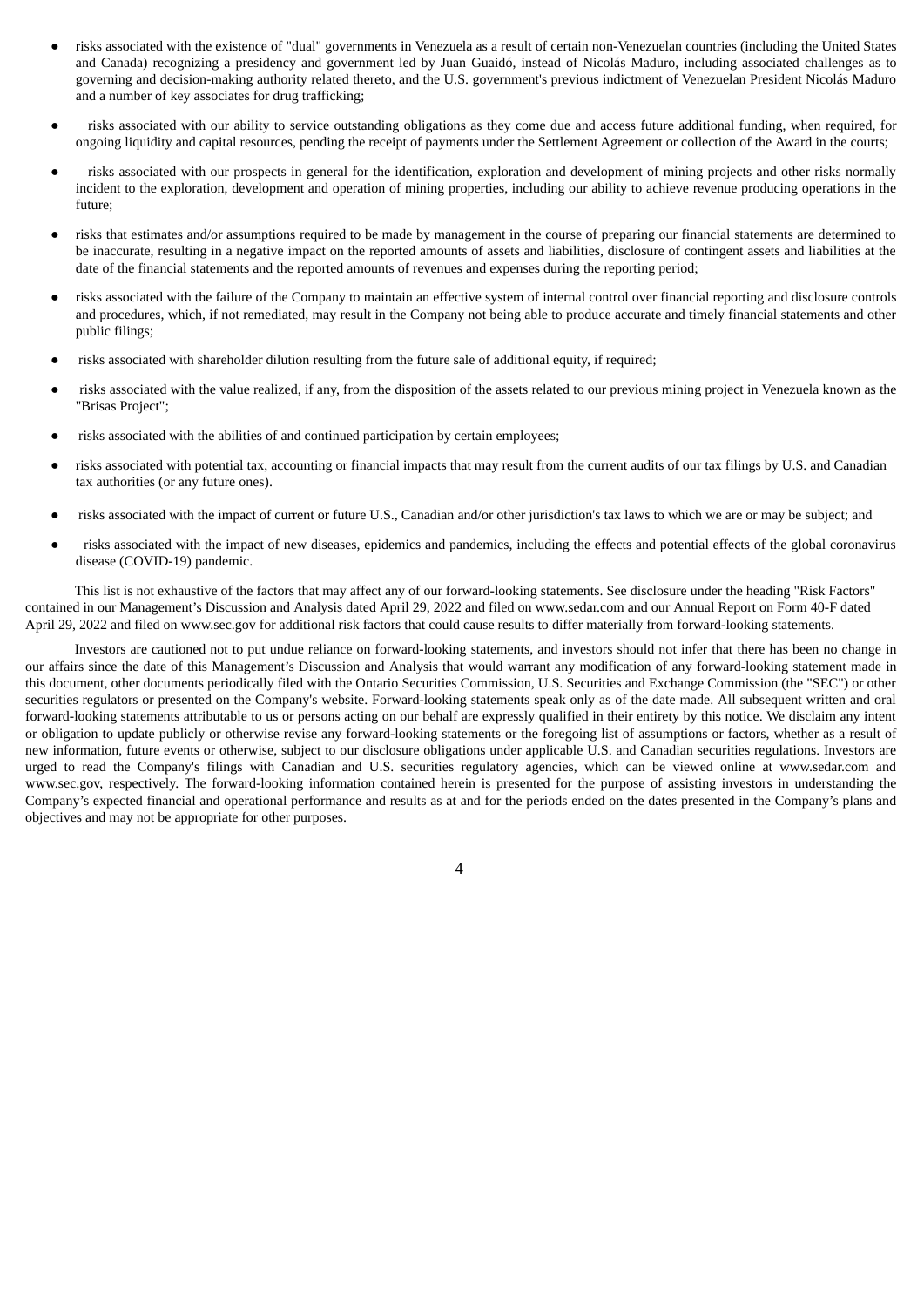Gold Reserve, an exploration stage mining company, is engaged in the business of acquiring, exploring and developing mining projects. Currently our primary business activities at this time are the collection of the remaining amounts owed to us by Venezuela and, to the extent possible, the advancement of the Siembra Minera Project (as more fully discussed herein).

#### Venezuela's political, economic and social conditions

Venezuela continues to experience substantial social, political and economic turmoil. The country's overall infrastructure, social services network and economy have significantly deteriorated. Further, certain non-Venezuelan countries (including the United States and Canada) currently recognize a presidency and government with respect to Juan Guaidó instead of Nicolás Maduro, resulting in a "dual" government. In addition, on March 26, 2020, the U.S. Government indicted Venezuelan President Nicolás Maduro and a number of key associates for drug trafficking.

The existing conditions in Venezuela, along with the Sanctions (as defined herein), are expected to continue in the foreseeable future, adversely impacting our ability to collect the remaining amount owed to us by Venezuela pursuant to the Settlement Agreement and/or Award and to develop the Siembra Minera Project. In March 2022, the Ministry of Mines of Venezuela issued a resolution to revoke certain gold, copper, silver and other strategic mineral rights granted to Siembra Minera contained within Bolivar State comprising what is known as the Siembra Minera Project. The Company disagrees with both the substantive and procedural grounds claimed by the Venezuelan government. Siembra Minera filed a reconsideration request with the Ministry asking for the Resolution to be overturned We are considering all legal rights and remedies available under the Settlement Agreement and applicable law.

#### U.S. and Canadian Sanctions

The U.S. and Canadian governments have imposed various sanctions targeting Venezuela (the "Sanctions"). The Sanctions, in aggregate, essentially prevent any dealings with Venezuelan government or state-owned or controlled entities and prohibit directors, management and employees of the Company who are U.S. Persons from dealing with certain Venezuelan individuals or entering into certain transactions.

The Sanctions imposed by the U.S. government generally block all property of the government of Venezuela and prohibit directors, management and employees of the Company who are U.S. Persons (as defined by U.S. Sanction statutes) from dealing with the Venezuelan government and/or stateowned/controlled entities, entering into certain transactions or dealing with Specially Designated Nationals ("SDNs") and target corruption in, among other identified sectors, the gold sector of the Venezuelan economy,

The Sanctions imposed by the Canadian government include asset freezes and prohibitions on dealings with certain named Venezuelan officials under the Special Economic Measures (Venezuela) Regulations of the Special Economic Measures Act and the Justice for Victims of Corrupt Foreign *Officials* Regulations of the *Justice for Victims of Corrupt Foreign Officials Act (Sergei Magnitsky Law)*,

The Sanctions have adversely impacted our ability to collect the remaining funds owed by Venezuela, which is expected to continue for an indeterminate period of time. Even if there is a successful appeal or overturning of the Resolution by the Venezuelan Ministry of Mines to revoke the mining rights in connection with the Siembra Minera Project, the Sanctions could adversely impact our ability to finance, develop and operate such project, and the Sanctions will continue indefinitely until modified by the U.S. government or the Canadian government.

On June 4, 2020, the Board created a special committee of non-U.S. Persons (the "Special Committee"), for the purposes of making all decisions and taking all actions for and on behalf of the Board and the Company, and so binding the Company with respect to all matters related to or arising from the business of the Company, that are not permitted to be done by "U.S. Persons" (as defined in 31 C.F.R. § 591.312) pursuant primarily to U.S. Sanctions. This is part of the Company's efforts to ensure compliance with applicable laws, including, without limitation, U.S. Sanctions, the *Special Economic* Measures (Venezuela) Regulations enacted pursuant to the Special Economic Measures Act and the Justice for Victims of Corrupt Foreign Officials Regulations of the Justice for Victims of Corrupt Foreign Officials Act (Sergei Magnitsky Law). The Special Committee is tasked with ensuring that the Company's actions that it directs are in compliance with applicable laws. The Special Committee is currently comprised of three individuals: two of whom are directors, Mr. Coleman and Mr. Gagnon, along with a former director, Mr. J.C. Potvin.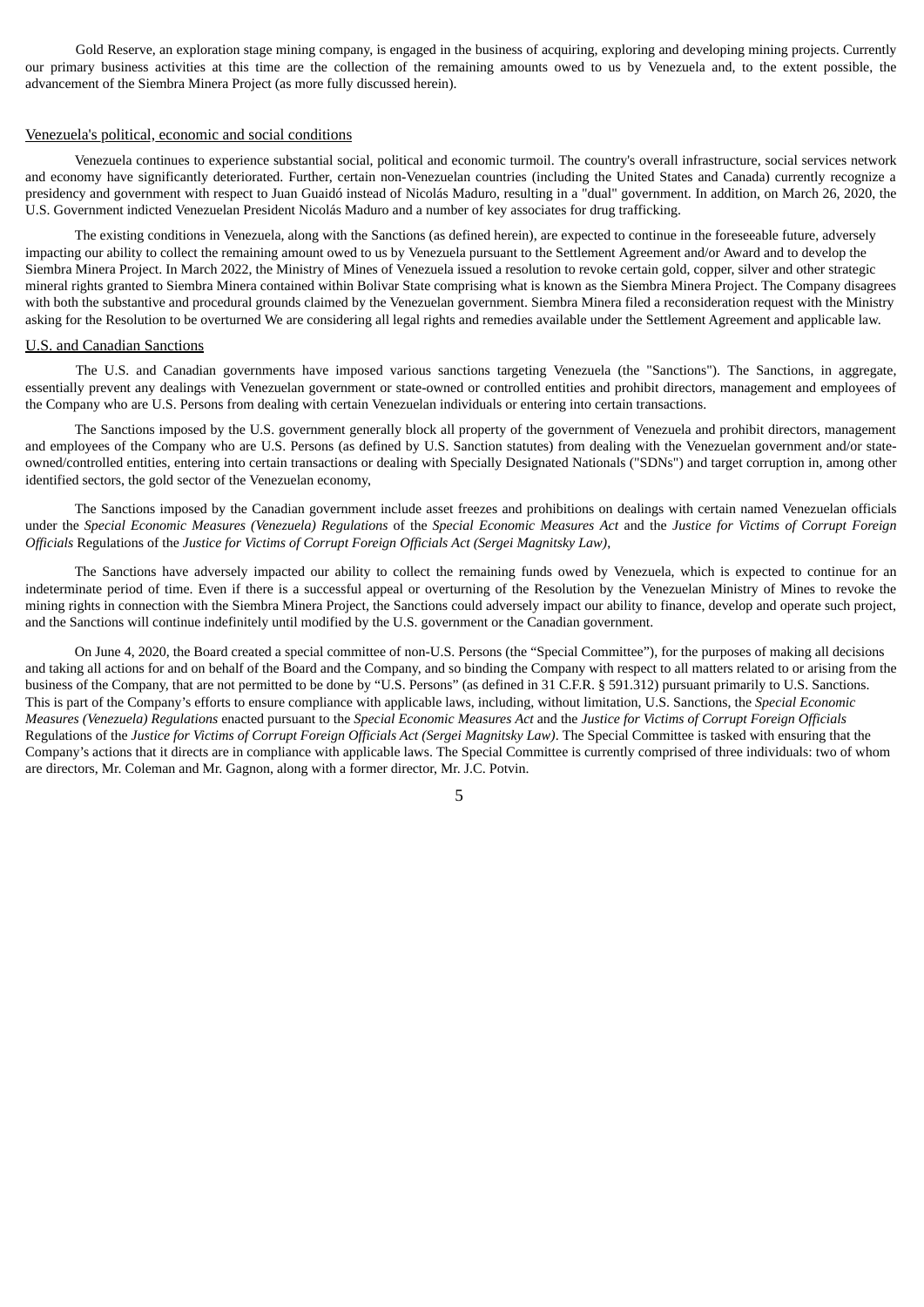The cumulative impact of the Sanctions continues to restrict the Company from working with those Venezuelan government officials responsible for the payment and transfer of funds associated with the Settlement Agreement which adversely impacts our ability to collect the remaining balance of the Award plus interest and/or amounts due pursuant to the Settlement Agreement from Venezuela. Even if we are successful in appealing or otherwise overturning the Resolution by the Venezuelan Ministry of Mines to revoke the mining rights in connection with the Siembra Minera Project, the Sanctions continue to restrict the Company from working with those Venezuelan government officials responsible for the operation of Siembra Minera and the development of the Siembra Minera Project and, until Sanctions are lifted, would obstruct any ability for us to develop the Siembra Minera Project as originally planned.

### **EXPLORATION PROSPECTS**

### SIEMBRA MINERA

#### **Overview**

In August 2016, we executed the Contract for the Incorporation and Administration of the Mixed Company with the government of Venezuela to form a jointly owned company and in October 2016, together with an affiliate of the government of Venezuela, we established Siembra Minera (see Note 6 to the March 31, 2022 interim consolidated financial statements). Although Venezuela is not current with its obligations outlined in the Settlement Agreement, the parties retain their respective interests in Siembra Minera.

Siembra Minera was granted certain gold, copper, silver and other strategic mineral rights within Bolivar State comprising approximately 18,950 hectares in an area located in the Km 88 gold mining district of southeast Bolivar State which includes the historical Brisas and Cristinas areas. In March 2022, the Ministry of Mines of Venezuela ("Ministry") issued a resolution to revoke the mining rights of Siembra Minera for alleged non-compliance with certain Venezuelan mining regulations (the "Resolution"). The Company disagrees with both the substantive and procedural grounds claimed by the Venezuelan government. Siembra Minera filed a reconsideration request with the Ministry asking for the Resolution to be overturned. If the Resolution is not overturned by the Ministry, Siembra Minera has the right to challenge the validity of the Resolution with the Venezuelan Supreme Court of Justice. We are considering and working in earnest with respect to all legal rights and remedies that may be available to us under Venezuelan and other laws, under the Settlement Agreement and otherwise including potential or actual appeals or contests with respect thereto (the related actions by us, "Appeals"). Even if the Resolution is successfully overturned or annulled, the Sanctions, along with other constraints, could adversely impact our ability to finance, develop and operate the Siembra Minera Project or collect or repatriate sums under the Settlement Agreement.

Even if the Resolution is overturned by the Ministry or annulled by the Supreme Court of Justice of Venezuela, there are significant provisions related to the formation of Siembra Minera and the development and operation of the Siembra Minera Project under our agreements with the government of Venezuela that are still pending, including authorizations and/or still to be completed obligations on the part of the Venezuelan government that are critical to the financing and future operation of the Siembra Minera Project.

Venezuela is obligated to advance \$110.2 million to Siembra Minera to facilitate the early startup of the pre-operation and construction activities, but has not yet taken steps to provide such funding and Siembra Minera is obligated, with Venezuela's support, to undertake initiatives to secure financing(s) to fund the anticipated capital costs of the Siembra Minera Project, which are estimated to be in excess of \$2 billion. No verifiable financing alternatives have been identified.

On October 8, 2020, the Venezuelan National Constituent Assembly approved an "anti-blockade" law, published in Special Official Gazette Nº 6.583 of October 12<sup>th</sup>, 2020 (the "Law"). The Law is reportedly part of the Maduro administration's strategy to overcome the financial, economic and commercial consequences of the Sanctions. The Law, which according to its own terms ranks as a constitutional law, was passed to provide President Maduro the tools to mitigate the effects of the Sanctions on Venezuela. The Law, in part, allows the Venezuelan government to implement programs to foster investments in projects or alliances in strategic sectors, including the power to sell State assets, lower or increase State interest in mixed companies and suspend legal and sublegal norms that it considers counterproductive due to the Sanctions. The Law provides strict provisions of confidentiality that would exclude from public scrutiny any transactions permitted thereunder. Members of the opposition government and academic and professional associations in Venezuela have questioned the constitutionality of the Law. Additionally, they claim that the Law will lead to a lack of transparency and accountability. It is unclear if the law will have any current or future impact on the Company's operations.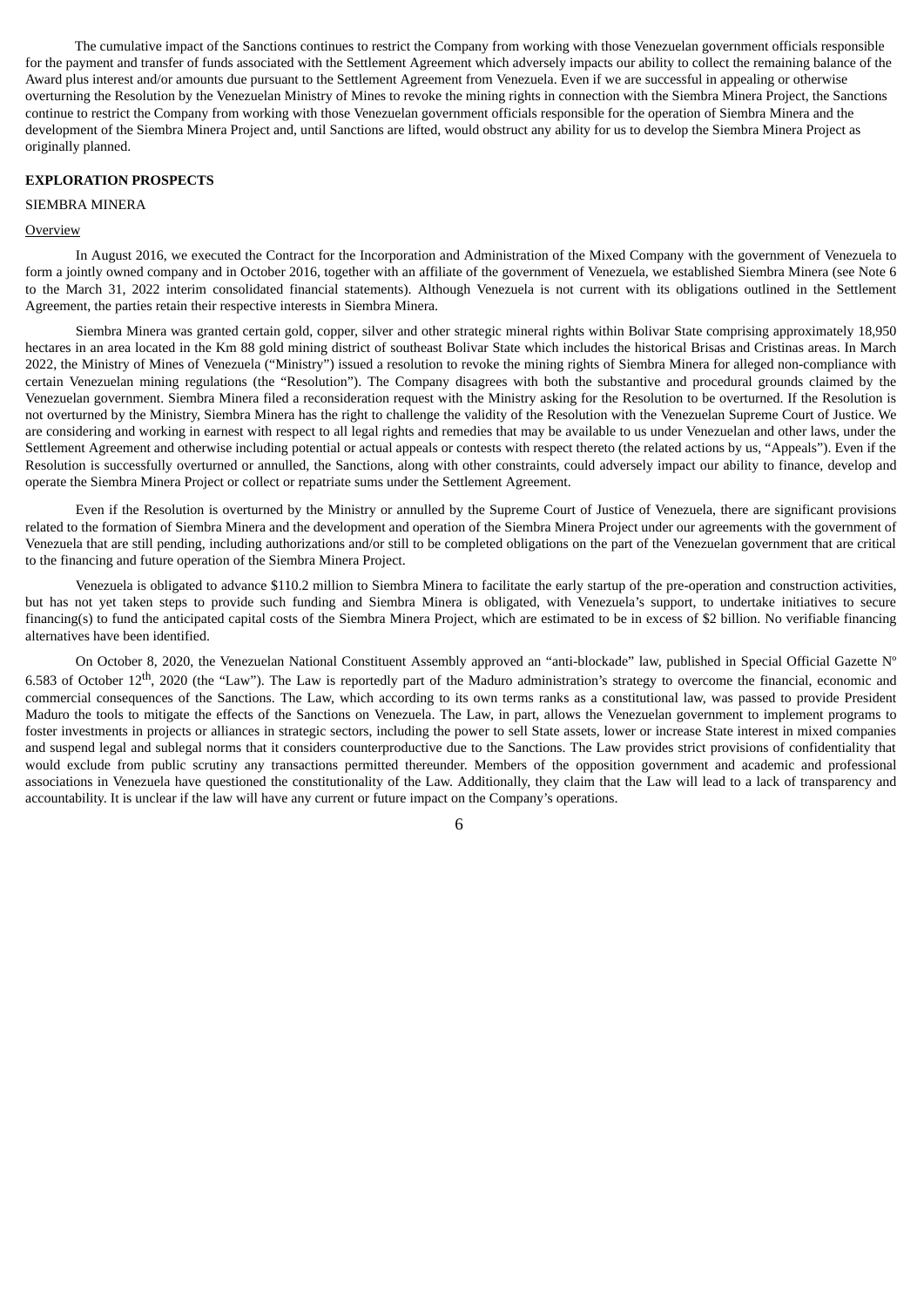Even if Siembra Minera's actions or our Appeals are successful, it is possible that if there were to be a change of government in Venezuela that gives control to the opposition, the new government may challenge the Maduro administration's 2016 formation of Siembra Minera and its related rights. The impact of recent or future actions by an opposition-controlled government could adversely affect the Company's ownership interest in Siembra Minera or any future operations in Venezuela.

#### Siembra Minera Project Development

The Company has incurred cumulative costs through March 31, 2022 associated with the Siembra Minera Project, totaling approximately \$22.9 million. Despite our prior activities with respect to Siembra Minera, as outlined in our prior regulatory filings, any further development of the Siembra Minera Project will be subject to a successful overturn or annulment of the Resolution. However, even if the Resolution is successfully overturned or annulled, the Sanctions could adversely impact our ability to finance, develop and operate the Siembra Minera Project. Furthermore, it is unclear to management if any new Venezuelan administration or power, de jure or de facto, in the future will respect the agreements of the prior administration.

Further details regarding the Siembra Minera Project can be found in our Annual Information Form dated April 29, 2022 and our Management Discussion and Analysis dated April 29, 2022, each filed on www.sedar.com.

#### LMS GOLD PROJECT

On March 1, 2016, we completed the acquisition of certain wholly-owned mining claims known as the LMS Gold Project (the "LMS Property"), together with certain personal property for \$350,000, pursuant to a Purchase and Sale Agreement with Raven Gold Alaska Inc. ("Raven"), a wholly-owned subsidiary of Corvus Gold Inc. Raven retains an NSR with respect to (i) "Precious Metals" produced and recovered from the LMS Property equal to 3% of "Net Smelter Returns" on such metals (the "Precious Metals Royalty") and (ii) "Base Metals" produced and recovered from the LMS Property equal to 1% of Net Smelter Returns on such metals, however we have the option, for a period of 20 years from the date of closing of the acquisition, to buy back a onethird interest (i.e. 1 %) in the Precious Metals Royalty at a price of \$4 million. In 2019 Raven assigned the NSR to Bronco Creek Exploration, Inc. The LMS Property, located in Alaska, remains at an early stage of exploration with limited annual on-site activities being conducted by the Company.

#### **BRISAS ARBITRAL AWARD, SETTLEMENT AGREEMENT AND MINING DATA SALE**

In October 2009, we initiated a claim (the "Brisas Arbitration") under the Additional Facility Rules of the International Centre for the Settlement of Investment Disputes ("ICSID") to obtain compensation for the losses caused by the actions of Venezuela that terminated our Brisas Project (as herein defined) in violation of the terms of the Treaty between the Government of Canada and the Government of Venezuela for the Promotion and Protection of Investments. In September 2014, the ICSID Tribunal granted us an Arbitral Award (the "Award") totaling \$740.3 million. The Award (less legal costs and expenses) currently accrues post-award interest at a rate of LIBOR plus 2%, compounded annually.

Under the terms of the July 2016 Settlement Agreement (as amended) Venezuela agreed to pay the Company \$792 million to satisfy the Award and \$240 million for the purchase of our technical mining data (the "Mining Data") associated with our previous mining project in Venezuela (the "Brisas Project") for a total of approximately \$1.032 billion in a series of monthly payments ending on or before June 15, 2019. As agreed, the first \$240 million received by Gold Reserve from Venezuela has been recognized as proceeds from the sale of the Mining Data.

The terms of the Settlement Agreement included the Company's agreement to suspend the legal enforcement of the Award, subject to Venezuela making the payments on the schedule set forth in the Settlement Agreement, and Venezuela's agreement to irrevocably waive its right to appeal the February 2017 judgment issued by the Cour d'appel de Paris dismissing the annulment applications filed by Venezuela in respect of the Award and to terminate all other proceedings seeking annulment of the Award.

As of the date of this MD&A, the Company had received payments of approximately \$254 million pursuant to the Settlement Agreement. The remaining unpaid amount due from Venezuela pursuant to the Settlement Agreement, which is delinquent, totals approximately \$937 million (including interest of approximately \$159 million).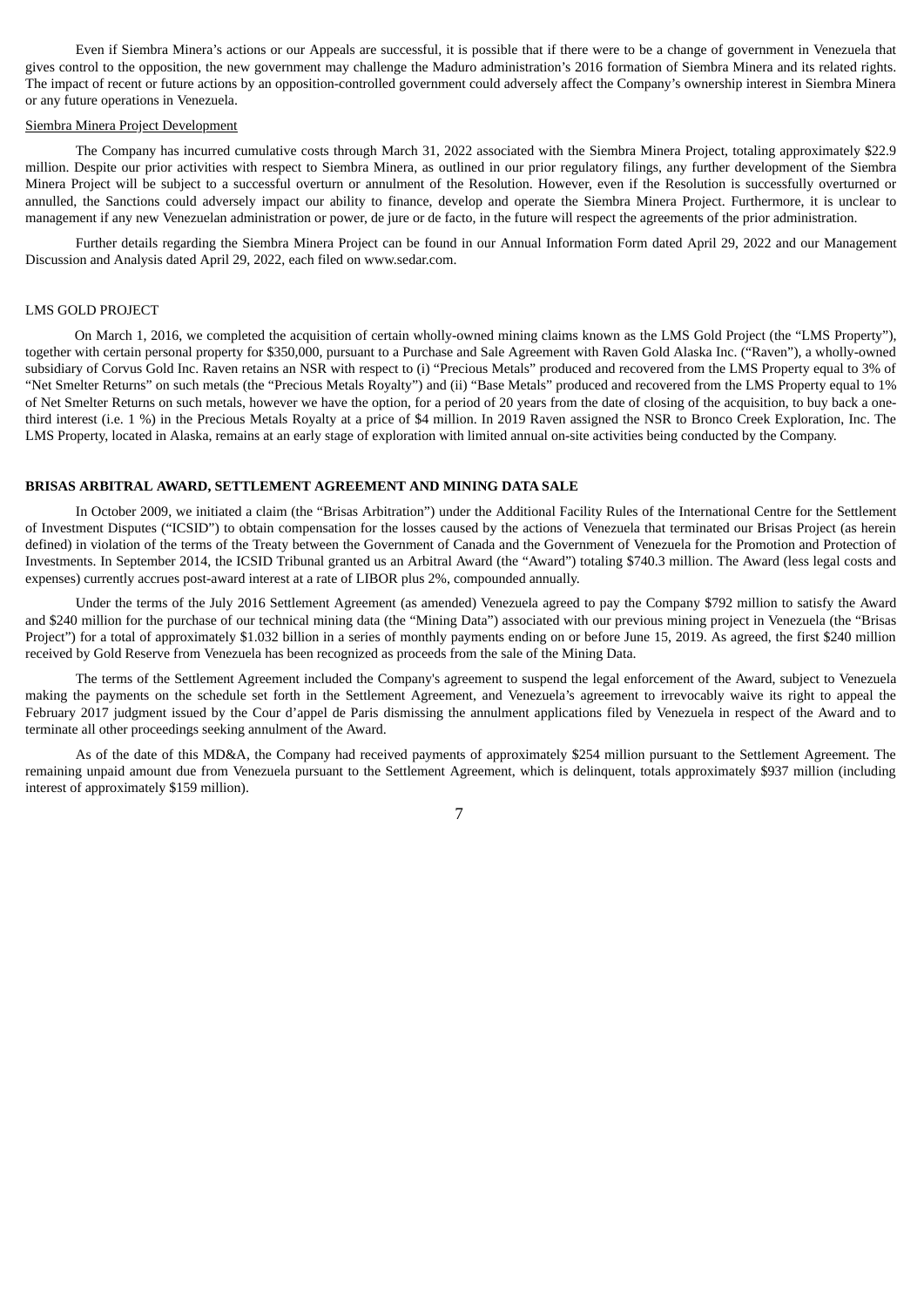The interest rate provided for on any unpaid amounts pursuant to the Award is specified as LIBOR plus two percent. With the phase out of LIBOR, if and when it is possible to engage with the Venezuelan government, we expect that, if necessary, we will either come to an agreement with Venezuela as to an appropriate replacement or, alternatively, petition the court responsible for the enforcement of our Award judgement to rule on a new interest rate benchmark. There is no assurance that we will be successful in such efforts.

The terms of the Settlement Agreement also included Venezuela's obligation to make available to an escrow agent, negotiable financial instruments, with a face value of at least \$350 million, partially guaranteeing the payment obligations to the Company as well as the obligation to advance approximately \$110 million to Siembra Minera to facilitate the early startup of the pre-operation and construction activities. As of the date of this Management's Discussion and Analysis, Venezuela has not yet taken steps to provide such collateral or the early funding and it is unclear if and when Venezuela will comply with these particular obligations contained in the Settlement Agreement.

As disclosed above, the Ministry of Mines of Venezuela issued a resolution in March 2022 to revoke the mining rights of Siembra Minera for alleged non-compliance with certain Venezuelan mining regulations. The Company disagrees with both the substantive and procedural grounds claimed by the Venezuelan government. We are considering all legal rights and remedies available under the Settlement Agreement and applicable law. (See "Cautionary Statement Regarding Forward-Looking Statements and Information")

#### Obligations Due Upon Collection of the Award and Sale of Mining Data

Pursuant to a 2012 restructuring of convertible notes, we issued Contingent Value Rights ("CVRs") that entitle the holders to an aggregate of 5.466% of certain proceeds from Venezuela associated with the collection of the Award and/or sale of Mining Data or an enterprise sale (the "Proceeds"), less amounts sufficient to pay or reserve for applicable taxes payable, certain associated professional fees and expenses not to exceed \$10 million, any accrued operating expenses as of the date of the receipt of the Proceeds not to exceed \$1 million and the balance of any remaining Notes (as defined in the Agreement) and accrued interest thereon (the "Net Proceeds"). We have been advised by the holder of the majority of the CVRs that it believes that the Company's 45% interest in Siembra Minera represents "Proceeds" for purposes of the CVRs and as such it believes the CVR holders are entitled to the value of 5.466% of that interest on the date of its acquisition. For a variety of reasons, the Company does not agree with that position and believes it is inconsistent with the CVRs and the terms and manner upon which we reached settlement as to the Award with the Venezuelan government. This matter has not been resolved as of the date of this Management's Discussion and Analysis and it is not possible at this time to determine its outcome. As of March 31, 2022, the total cumulative estimated obligation due pursuant to the terms of the CVR from the sale of the Mining Data and collection of the Award was approximately \$10 million, of which approximately \$60 thousand remains payable to CVR holders (not taking into account the majority CVR holder's claim, described above).

The Board approved a bonus plan (the "Bonus Plan") in May 2012, which was intended to compensate the participants, including executive officers, employees, directors and consultants for their contributions related to: the development of the Brisas Project; the manner in which the development effort was carried out allowing the Company to present a strong defense of its arbitration claim; the support of the Company's execution of the Brisas Arbitration; and the ongoing efforts to assist with positioning the Company in the collection of the Award, sale of the Mining Data or enterprise sale. The bonus pool under the Bonus Plan is comprised of the gross proceeds collected or the fair value of any consideration realized less applicable taxes multiplied by 1.28% of the first \$200 million and 6.4% thereafter. The Bonus Plan is administered by a committee of independent directors who selected the individual participants in the Bonus Plan and fixed the relative percentage of the total pool to be distributed to each participant. Participation in the Bonus Plan by existing participants is fixed, subject to voluntary termination of employment or termination for cause. Participants who reach age 65 and retire are fully vested and continue to participate in future distributions under the Bonus Plan. As of March 31, 2022, the total cumulative estimated obligation pursuant to the terms of the Bonus Plan from the sale of the Mining Data and collection of the Award was approximately \$4.4 million, of which approximately \$70 thousand remains payable to Bonus Plan participants.

#### Intention to Distribute Funds Received in Connection with the Award in the Future

In June 2019, the Company completed a distribution of approximately \$76 million or \$0.76 per share to holders of Class A Shares as a return of capital (the "Return of Capital"). The Return of Capital was completed pursuant to a plan of arrangement under the *Business Corporations Act* (Alberta) (the "ABCA") which required approval by the Alberta Court of Queen's Bench (the "Court") and at least two-thirds of the votes cast by shareholders of the Company ("Shareholders") in respect of a special resolution. Full details of the Return of Capital are described in the Company's management proxy circular dated April 30, 2019 and other related materials filed with applicable Canadian securities regulatory authorities and made available at www.sedar.com or www.sec.gov, and posted on the Company's website at www.goldreserveinc.com.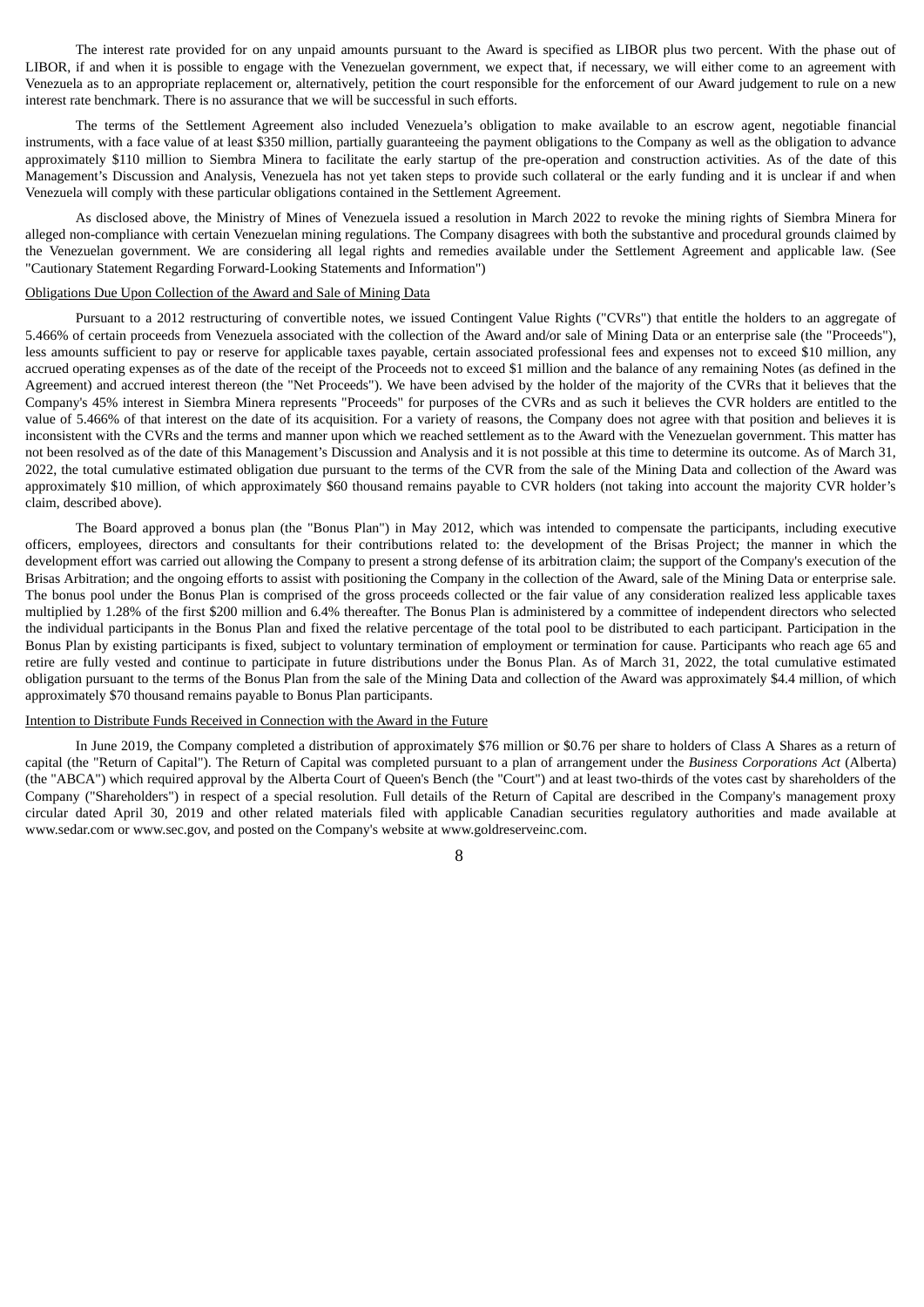Following the receipt, if any, of additional funds associated with the Settlement Agreement and/or Award and after applicable payments of Net Proceeds to holders of our CVRs and participants under our Bonus Plan, we expect to distribute to our Shareholders a substantial majority of any remaining proceeds, subject to applicable regulatory requirements and retaining sufficient reserves for operating expenses, contractual obligations, accounts payable and income taxes, and any obligations arising as a result of the future collection of the remaining amounts owed by Venezuela.

#### **Financial Overview**

Our overall financial position is influenced by the proceeds previously received pursuant to the Settlement Agreement, related payment obligations and the 2019 Return of Capital to Shareholders. Recent operating results and our overall financial position and liquidity are primarily impacted by expenses associated with activities related to the Siembra Minera Project, Sanctions and costs associated with maintaining our legal and regulatory obligations in good standing and by Venezuela's failure to honor its monetary and non-monetary obligations under the Settlement Agreement in a timely manner.

As discussed elsewhere in this Management's Discussion and Analysis, the Sanctions have and will continue to adversely impact our ability to collect the remaining amounts due associated with the Settlement Agreement and/or Award. Even if there is a successful overturning or annulment of the Resolution to revoke the mining rights of Siembra Minera, the Sanctions could adversely impact our ability to finance, develop and operate the Siembra Minera Project.

Historically we have financed our operations through the issuance of common stock, other equity securities and debt and proceeds from payments under the Settlement Agreement. The timing of any future investments or transactions if any, and the amounts that may be required cannot be determined at this time and are subject to available cash, the continued collection, if any, of the proceeds associated with the collection of the Award and/or future financings, if any. We have only one operating segment, the exploration and development of mineral properties.

Our longer-term funding requirements may be adversely impacted by the timing of the collection of the amounts due pursuant to the Settlement Agreement and/or Award, the timing and amount of distributions made to Shareholders, if any, financial market conditions, industry conditions, regulatory approvals or other unknown or unpredictable conditions and, as a result, there can be no assurance that additional funding will be available or, if available, offered on acceptable terms.

#### **Liquidity and Capital Resources**

At March 31, 2022, we had cash and cash equivalents of approximately \$48.0 million which represents a decrease from December 31, 2021 of approximately \$1.1 million. The net decrease was primarily due to cash used in operations as more fully described in the "Operating Activities" section below.

|                           | 2022<br>_____ | Change    | 2021       |  |
|---------------------------|---------------|-----------|------------|--|
| Cash and cash equivalents | 48,022,483    | 1,095,147 | 49,117,630 |  |

As of March 31, 2022, we had financial resources including cash, cash equivalents and marketable securities totaling approximately \$48.1 million, machinery and equipment intended to be sold with a carrying value of approximately \$1.6 million (See Note 5 to the consolidated financial statements), an income tax receivable of approximately \$8.7 million and short-term financial obligations consisting of accounts payable, accrued expenses, contingent value rights and lease liability of approximately \$0.7 million.

We have no revenue producing operations at this time. Our future working capital position is dependent upon the collection of the remaining balance of the amounts due pursuant to the Settlement Agreement and/or Award. We believe that we have sufficient working capital to carry on our activities for the next 12 to 24 months. However, a change of administration in Venezuela and/or removal of Sanctions, among other things, could result in increased activities and a higher cash burn-rate requiring us to seek additional sources of funding to ensure our ability to continue our business in the normal course. As discussed elsewhere in this MD&A, the Sanctions have and will continue to adversely impact our ability to collect the remaining balance of the Award plus interest and/or amounts due pursuant to the Settlement Agreement from Venezuela. Even if there is a successful overturning or annulment of the Resolution to revoke the mining rights of Siembra Minera, the Sanctions could adversely impact our ability to finance, develop and operate the Siembra Minera Project.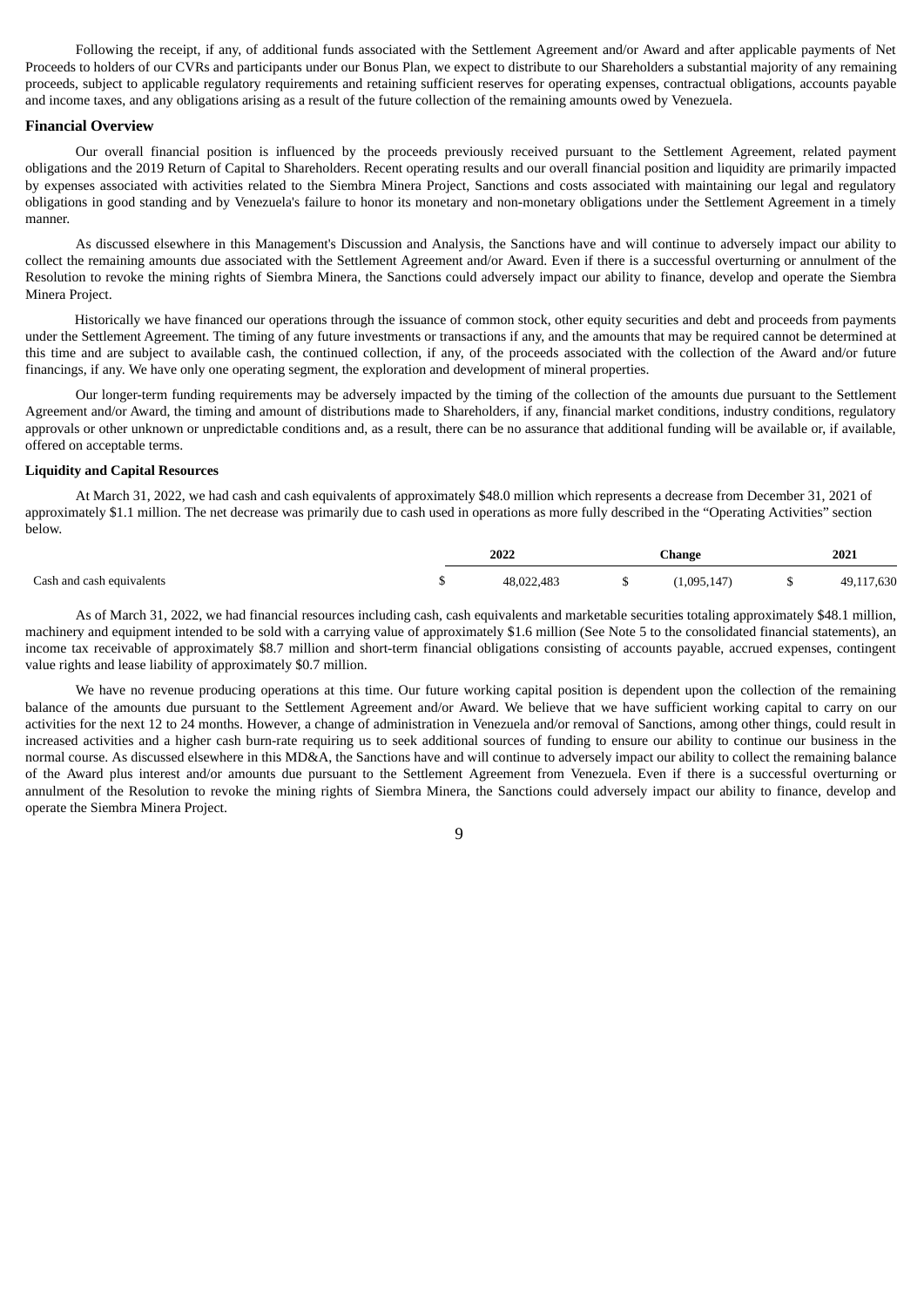#### **Operating Activities**

Cash flow used in operating activities for the three months ended March 31, 2022 was approximately \$1.1 million compared to cash flow used in operating activities of \$1.5 million for the three months ended March 31, 2021. Cash flow used in operating activities consists of net loss adjusted for gains and losses on marketable securities, non-cash expense items primarily related to stock option compensation and depreciation as well as certain non-cash changes in working capital.

As more fully described in the change in expenses analysis in the Results of Operations section below, cash flow used in operating activities during the three months ended March 31, 2022 decreased from the prior comparable period primarily due to decreases in general and administrative expense, arbitration and settlement expense and equipment holding costs, partially offset by an increase in legal and accounting expense.

#### **Investing Activities**

The Company did not have cash flows from investing activities during the three months ended March 31, 2022 and 2021.

#### **Financing Activities**

The Company did not have cash flows from financing activities during the three months ended March 31, 2022 and 2021.

#### **Contractual Obligations**

Our contractual obligation payments as of March 31, 2022 consist of amounts due pursuant to the Bonus Plan and CVR agreements of approximately \$0.1 million. As described in Note 2 to the March 31, 2022 consolidated financial statements, the Company is obligated to make payments under the Bonus Plan and CVR agreements based on the after-tax amounts received from Venezuela under the Settlement Agreement and/or Award.

The Company maintains change of control agreements with certain officers and employees as described in Note 8 to the consolidated financial statements. As of March 31, 2022, the amount payable under the change of control agreements, in the event of a Change of Control, was approximately \$6.4 million.

The Company implemented an incentive bonus plan in the fourth quarter of 2021 which involves senior management whose cash compensation was reduced as part of a three-year cost reduction program. The plan provides for the payment of a bonus upon the achievement of specific objectives related to the development of the Company's business and prospects in Venezuela within certain time frames. As of March 31, 2022, the amount payable under the plan in the event of the achievement of the specific objectives was approximately \$3.2 million.

#### **Results of Operations**

#### Summary Results of Operations

Consolidated net loss for the three months ended March 31, 2022 was approximately \$1.5 million compared to consolidated net loss of \$1.9 million during the comparable period in 2021.

|                         | 2022          | 2021          | Change     |
|-------------------------|---------------|---------------|------------|
| Income                  | \$43,376      | \$59,408      | \$(16,032) |
| Expenses                | (1,588,763)   | (1,933,685)   | 344,922    |
| Net loss for the period | \$(1,545,387) | \$(1,874,277) | \$328,890  |

#### Income

|                                      | 2022     | 2021     | Change     |
|--------------------------------------|----------|----------|------------|
| Interest income                      | \$12,098 | \$10,104 | \$1,994    |
| Gain on marketable equity securities | 20,799   | 41,003   | (20, 204)  |
| Foreign currency gain                | 10.479   | 8.301    | 2,178      |
|                                      | \$43,376 | \$59,408 | \$(16,032) |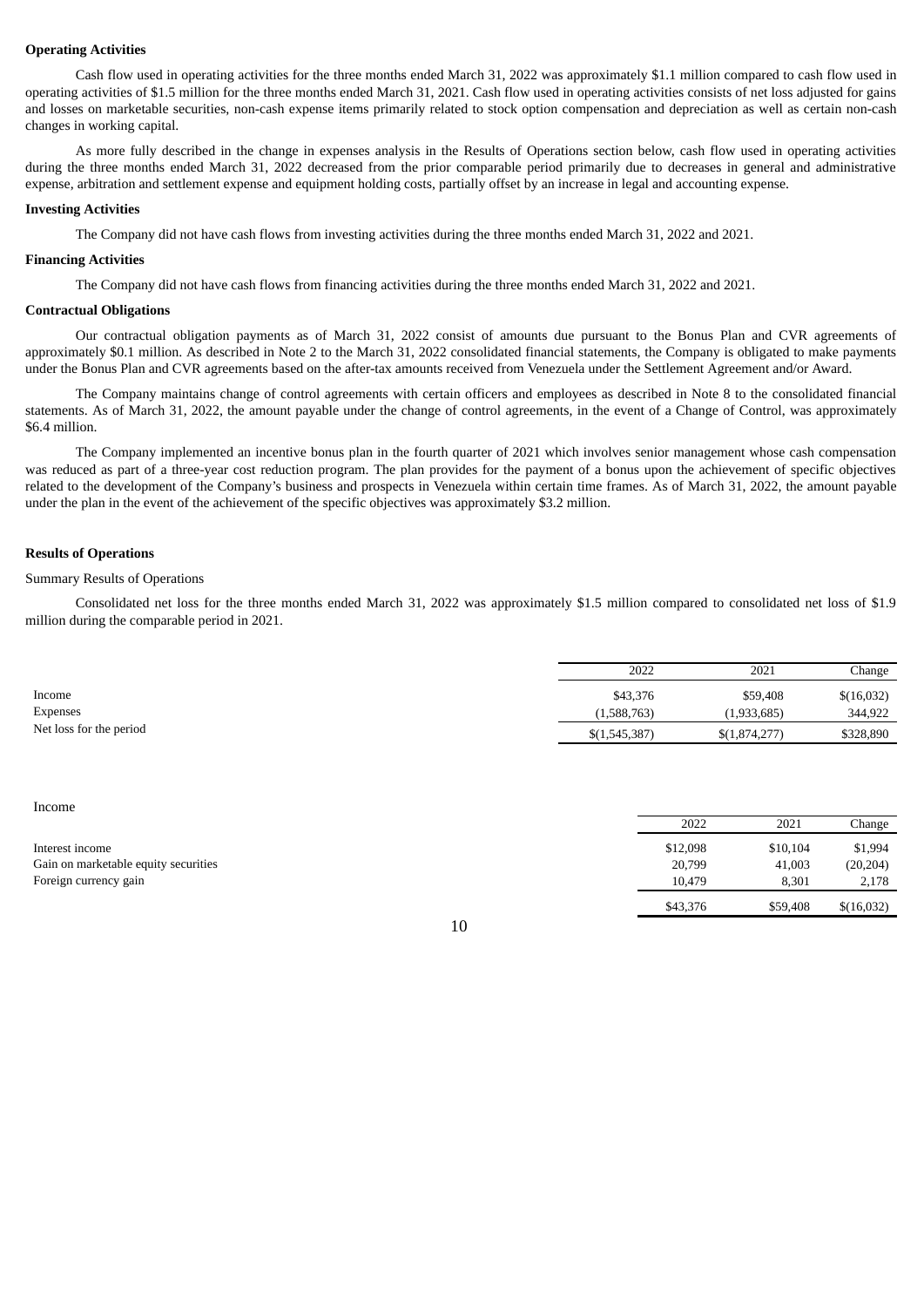As the Company has no commercial production or source of operating cash flow at this time, income is often variable from period to period. The decrease in income was primarily a result of a reduction in gain on marketable equity securities as a result of market fluctuations, partially offset by increases in interest income and foreign currency gain.

| Expenses                                 |             |             |             |
|------------------------------------------|-------------|-------------|-------------|
|                                          | 2022        | 2021        | Change      |
| Corporate general and administrative     | \$902,058   | \$1,115,799 | \$(213,741) |
| Siembra Minera Project and related costs | 223,237     | 278,467     | (55, 230)   |
| <b>Exploration costs</b>                 | 8,189       | 23,519      | (15, 330)   |
| Legal and accounting                     | 398,606     | 321,453     | 77,153      |
| Arbitration and settlement               | 18,177      | 80,304      | (62, 127)   |
| Equipment holding costs                  | 38,496      | 114,143     | (75, 647)   |
|                                          | \$1,588,763 | \$1,933,685 | \$(344,922) |

Corporate general and administrative expense decreased from the prior comparable period primarily due to a reduction in executive compensation and Director fees. Expenses associated with the Siembra Minera Project decreased from the prior comparable periods as a result of a decrease in the general operating expenditures due to reduced activities. Legal and accounting expenses increased primarily as a result of an increase in professional fees associated with the Resolution to revoke the Siembra Minera mining rights, tax compliance and other corporate matters. Arbitration and settlement expense decreased as a result of a decrease in the need for counsels' assistance in the evaluation of various issues associated with the status of the Settlement Agreement. Equipment holding costs decreased due to a disposal of some of the equipment in 2021. Overall, total expenses for the three months ended March 31, 2022 decreased by approximately \$0.3 million from the comparable period in 2021.

#### Summary of Quarterly Results (1)

| Quarter ended | 3/31/22    | 12/31/21    | 9/30/21     | 6/30/21     | 3/31/21   | 12/31/20    | 9/30/20     | 6/30/20       |
|---------------|------------|-------------|-------------|-------------|-----------|-------------|-------------|---------------|
| Income (loss) | \$43,376   | \$(76,489)  | \$12,563    | \$95,416    | \$59,408  | \$56,510    | \$(2,668)   | \$122,845     |
| Net loss      |            |             |             |             |           |             |             |               |
| before tax    | 1,545,387) | (4,933,399) | (2,044,043) | (1,745,073) | 1,874,277 | (5,728,924) | (2,562,967) | (2, 235, 424) |
| Per share     | (0.02)     | (0.05)      | (0.02)      | (0.02)      | (0.02)    | (0.06)      | (0.03)      | (0.02)        |
| Fully diluted | (0.02)     | (0.05)      | (0.02)      | (0.02)      | (0.02)    | (0.06)      | (0.03)      | (0.02)        |
| Net loss      | 1,545,387) | (4,933,399) | (2,044,043) | (1,745,073) | 1,874,277 | (5,484,748) | (2,427,973) | (2, 122, 592) |
| Per share     | (0.02)     | (0.05)      | (0.02)      | (0.02)      | (0.02)    | (0.06)      | (0.02)      | (0.02)        |
| Fully diluted | (0.02)     | (0.05)      | (0.02)      | (0.02)      | (0.02)    | (0.06)      | (0.02)      | (0.02)        |

(1) The information shown above is derived from our unaudited consolidated financial statements that have been prepared in accordance with U.S. generally accepted accounting principles.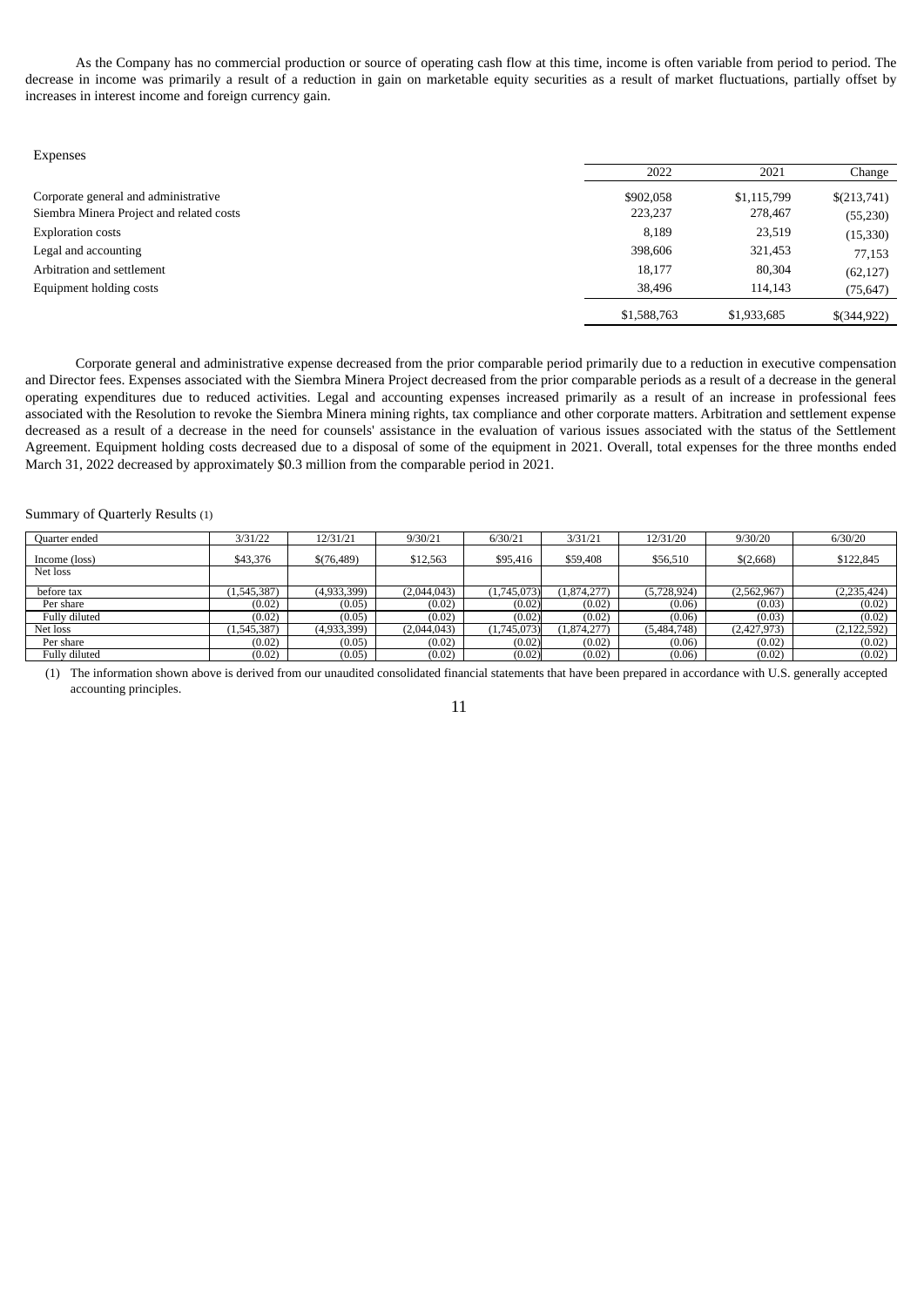In the first quarter of 2022, income increased primarily as a result of unrealized gains on marketable equity securities. In the fourth quarter of 2021, income decreased as a result of unrealized losses on marketable equity securities, foreign currency loss and losses on disposition of property, plant and equipment. In the third quarter of 2021, income decreased due to a decrease in the gain on sale of equipment and an increase in foreign currency loss. In the second quarter of 2021, income increased due to a gain on sale of equipment. In the first quarter of 2021, income increased due to an increase in gain on marketable equity securities, partially offset by a decrease in foreign currency gain. In the fourth quarter of 2020, income increased as a result of an increase in foreign currency gain and a decrease in loss on disposition of property, plant and equipment. In the third quarter of 2020, income decreased as a result of a decrease in interest income and a decrease in gain on marketable securities as well as a loss on disposition of property, plant and equipment. In the second quarter of 2020, income increased as a result of gains on marketable equity securities partially offset by a decrease in interest as a result of lower interest rates.

In the first quarter of 2022, net loss decreased as a result of a reduction in compensation expense including non-cash stock option expense. In the fourth quarter of 2021, net loss increased primarily as a result of an increase in non-cash stock option compensation expense and a loss on impairment of cash in a bank account. In the third quarter of 2021, net loss increased due primarily to an increase in legal and accounting expense and a decrease in income. In the second quarter of 2021, net loss decreased as a result of decreases in legal, accounting and arbitration costs and a gain on sale of equipment. In the first quarter of 2021, net loss decreased as the Company did not have further write-downs of property, plant and equipment. In the fourth quarter of 2020, net loss increased primarily as a result of a write-down of property, plant and equipment. Net loss increased in the third quarter of 2020 as a result of a decrease in income as noted above as well as an increase in non-cash stock option expense partially offset by a decrease in arbitration expense.

#### **Off-Balance Sheet Arrangements**

We are not a party to any off-balance sheet arrangements that have, or are reasonably likely to have, a current or future material effect on our financial condition, changes in financial condition, revenues and expenses, results of operations, liquidity, capital expenditures or capital resources.

#### **Internal Control over Financial Reporting (ICFR) and Disclosure Controls and Procedures (DC&P)**

In connection with the preparation of the Company's consolidated financial statements for the year ended December 31, 2021, management determined that it did not design effective internal controls to ensure there was timely identification of indicators that the custody and recoverability of cash held in a foreign bank account existed, due to a potential decline in the financial position and liquidity at one of its financial institutions where approximately \$1.17 million in cash is held. This ultimately led to management's conclusion that the cash held with this financial institution should be written off due to the Company's inability to access the funds. As a result of this matter, the Company's management determined it had a material weakness in the Company's ICFR and as such, its internal control over financial reporting and DC&P as of December 31, 2021 were not effective. Management is in the process of remediating this control deficiency by the implementation of additional review and oversight procedures with respect to the monitoring of the liquidity and credit risk of the financial institutions in which cash, cash equivalents and marketable securities are held. Management has designed a compensating control, which is being tested in 2022, in order to remediate this control deficiency.

There were no changes in our internal control over financial reporting (as defined in Rule 13a-15(f) under the Exchange Act) during our fiscal quarter ended March 31, 2022 that have materially affected, or are reasonably likely to materially affect, our internal control over financial reporting.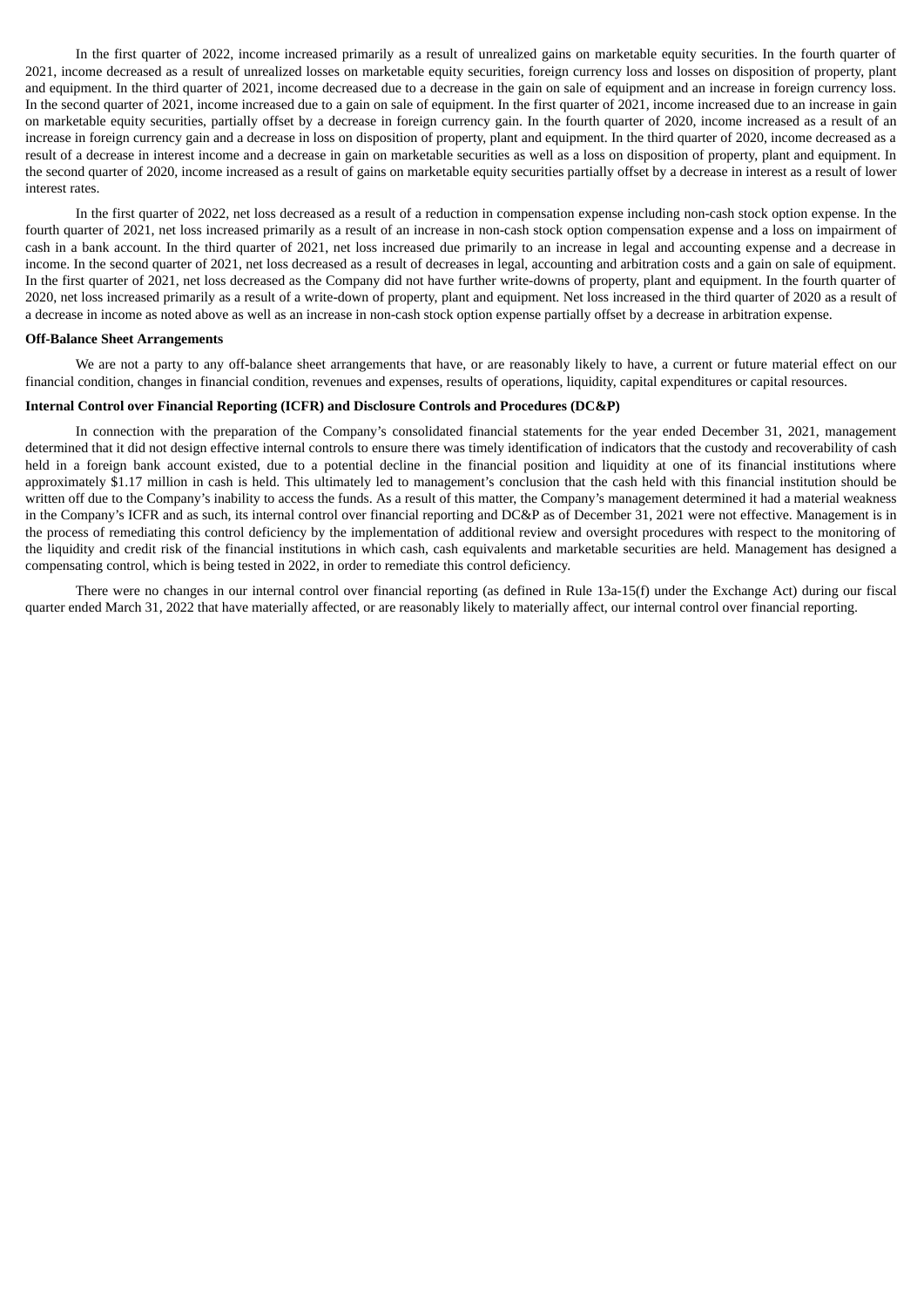## **Exhibit 99.3 Chief Executive Officer's Certification of Interim Filings**

## **Form 52-109F2 Certification of interim filings – full certificate**

I, Rockne J. Timm, Chief Executive Officer of Gold Reserve Inc., certify the following:

- 1. I have reviewed the interim financial report and interim MD&A (together, the "interim filings") of Gold Reserve Inc. (the "issuer") for the interim period ended March 31, 2022.
- 2. Based on my knowledge, having exercised reasonable diligence, the interim filings do not contain any untrue statement of a material fact or omit to state a material fact required to be stated or that is necessary to make a statement not misleading in light of the circumstances under which it was made, with respect to the period covered by the interim filings.
- 3. Based on my knowledge, having exercised reasonable diligence, the interim financial report together with the other financial information included in the interim filings fairly present in all material respects the financial condition, financial performance and cash flows of the issuer, as of the date of and for the periods presented in the interim filings.
- 4. The issuer's other certifying officer and I are responsible for establishing and maintaining disclosure controls and procedures (DC&P) and internal control over financial reporting (ICFR), as those terms are defined in National Instrument 52-109 *Certification of Disclosure in Issuers' Annual and Interim Filings,* for the issuer.
- 5. Subject to the limitations, if any, described in paragraphs 5.2 and 5.3, the issuer's other certifying officer and I have, as at the end of the period covered by the interim filings
	- (a) designed DC&P, or caused it to be designed under our supervision, to provide reasonable assurance that
		- (i) material information relating to the issuer is made known to us by others, particularly during the period in which the interim filings are being prepared; and
		- (ii) information required to be disclosed by the issuer in its annual filings, interim filings or other reports filed or submitted by it under securities legislation is recorded, processed, summarized and reported within the time periods specified in securities legislation; and
	- (b) designed ICFR, or caused it to be designed under our supervision, to provide reasonable assurance regarding the reliability of financial reporting and the preparation of financial statements for external purposes in accordance with the issuer's GAAP.
- 5.1 The control framework the issuer's other certifying officer and I used to design the issuer's ICFR is the Committee of Sponsoring Organizations of the Treadway Commission (COSO) 2013 framework.
- 5.2 The issuer has disclosed in its interim MD&A for each material weakness relating to design existing at the end of the interim period
	- (a) a description of the material weakness;
	- (b) the impact of the material weakness on the issuer's financial reporting and its ICFR; and
	- (c) the issuer's current plans, if any, or any actions already undertaken, for remediating the material weakness.
- 5.3 N/A
- 6 The issuer has disclosed in its interim MD&A any change in the issuer's ICFR that occurred during the period beginning on January 1, 2022 and ended on March 31, 2022 that has materially affected, or is reasonably likely to materially affect, the issuer's ICFR.

Date: May 19, 2022

/s/Rockne J. Timm Rockne J. Timm Chief Executive Officer